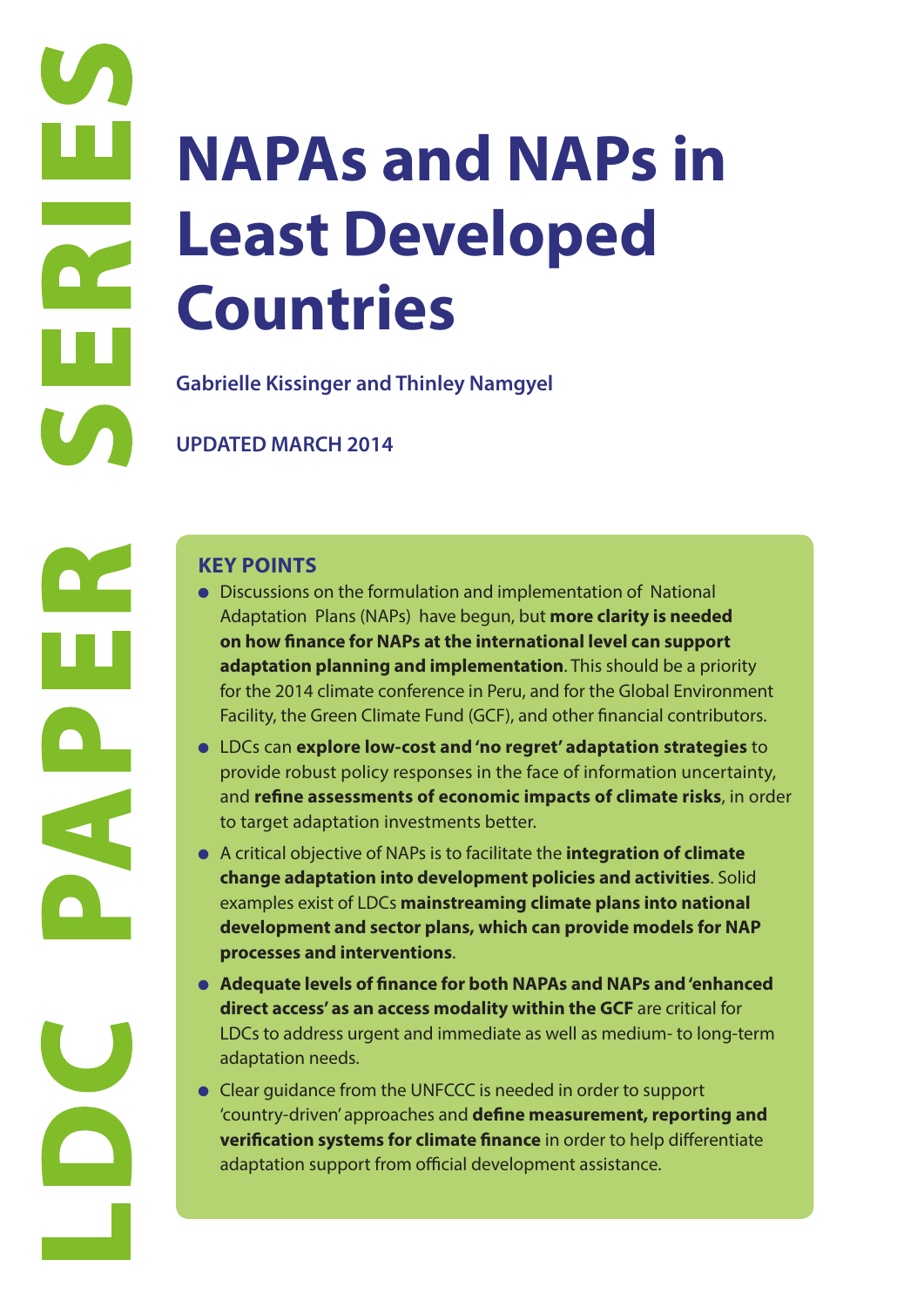# **Table of Contents**

| Introduction                                                    | $\overline{2}$ |
|-----------------------------------------------------------------|----------------|
| <b>NAPAs and NAPs</b>                                           | 3              |
| "No regret options" in LDC adaptation planning                  | $\overline{7}$ |
| Integrating NAPs into national development plans and priorities | 9              |
| <b>Finance</b>                                                  | 16             |
| Monitoring                                                      | 21             |
| <b>Conclusions</b>                                              | 23             |

Gabrielle Kissinger is Principal, Lexeme Consulting Thinley Namgyel is Chief of the Climate Change Division in the Bhutan National Environment Commission

The authors are grateful to Fred Kossam, Head of Climate Change and Research at the Ministry of Environment and Climate Change Management, Malawi and Quamrul Chowdhury, LDC Lead Negotiator on Adaptation, for their valuable comments.

> Series Editor: Anju Sharma Anju.Sharma@iied.org

#### **FIRST VERSION SEPTEMBER 2013**

#### **UPDATED MARCH 2014**



The LDC Paper Series has been produced by the ecbi Publications and Policy Analysis Unit for the LDC Group. The views expressed in the papers in this Series are those of the authors and do not necessarily represent the views of the LDC Group or members of ecbi.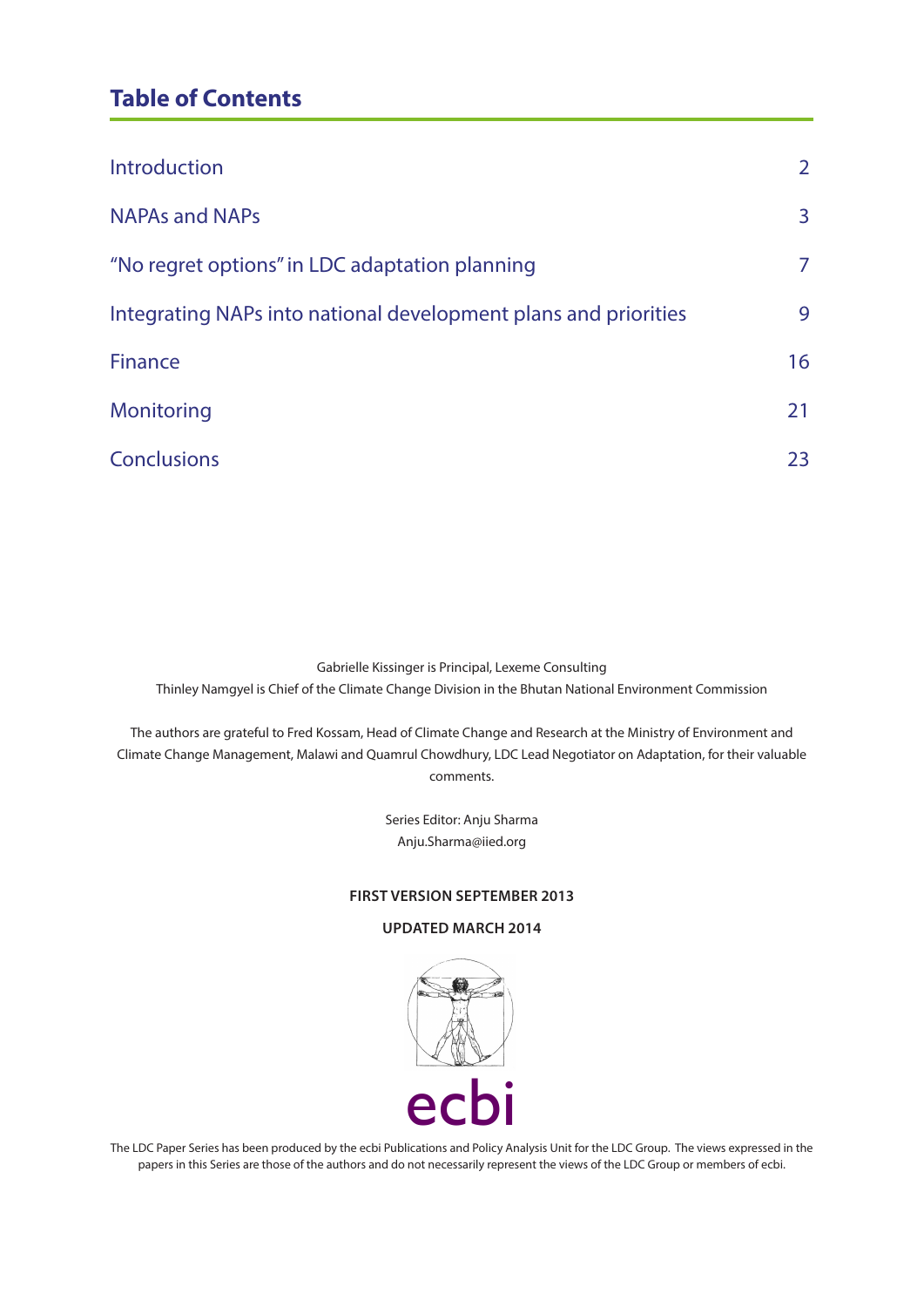# **Introduction**

In 2010, the 16th Conference of Parties (COP 16) to the United Nations Framework Convention on Climate Change (UNFCCC) established a process to enable Least Developed Countries (LDCs) to "formulate and implement national adaptation plans," as a way to plan and implement medium- and long-term adaptation needs.<sup>1</sup> This process for national adaptation plans (NAPs) builds on the experience of the LDCs in addressing short-term "urgent and immediate adaptation needs" through the National Adaptation Programmes of Action (NAPAs). While the NAPAs had been prepared and implemented only by the LDCs, other developing country Parties were invited to use the modalities for formulating their NAP<sub>s.<sup>2</sup></sub>

The following year, COP 17 in Durban defined the objectives of the NAP process, to:

- (a) "reduce vulnerability to the impacts of climate change, by building adaptive capacity and resilience," and
- (b) " facilitate integration of climate change adaptation, in a coherent manner, into relevant new and existing policies, programmes and activities, in particular development planning processes and strategies, within all relevant sectors and at different levels, as appropriate".<sup>3</sup>

COP 17 also recognises that adaptation planning will be "continuous, progressive and iterative". This framing of adaptation in the broader development context is in recognition of the magnified development challenges posed by climate change for LDCs due to their development status, and the opportunity for NAPs to enable all developing countries to assess their vulnerabilities, mainstream climate change risks, and address adaptation.<sup>4</sup>

The LDC Expert Group (LEG) prepared Technical Guidelines for the NAP process in 2012, based on the COP's initial guidelines. The review of the guidelines planned for November 2013 at COP 19<sup>5</sup> has now been postponed to COP 20 in Peru, in 2014, given that the LDCs have not had enough time to try out the existing guidelines. To inform this review, Parties are invited to submit comments to the Subsidiary Body for Implementation by 26 March 2014, on their experience with the application of the initial NAP guidelines, including information on the formulation and implementation of NAPs. At COP 18, the Global Environment Facility (GEF) was requested to enable support for LDCs to start the NAP process. GEF has indicated that LDCs can start to access the LDCF for preparatory activities for the NAPs process. Progress on these matters are also to be reviewed at COP 20.

## **In order to support discussion of the NAP process within the UNFCCC and at the national level in LDCs, this brief explores current trends, commonalities and barriers**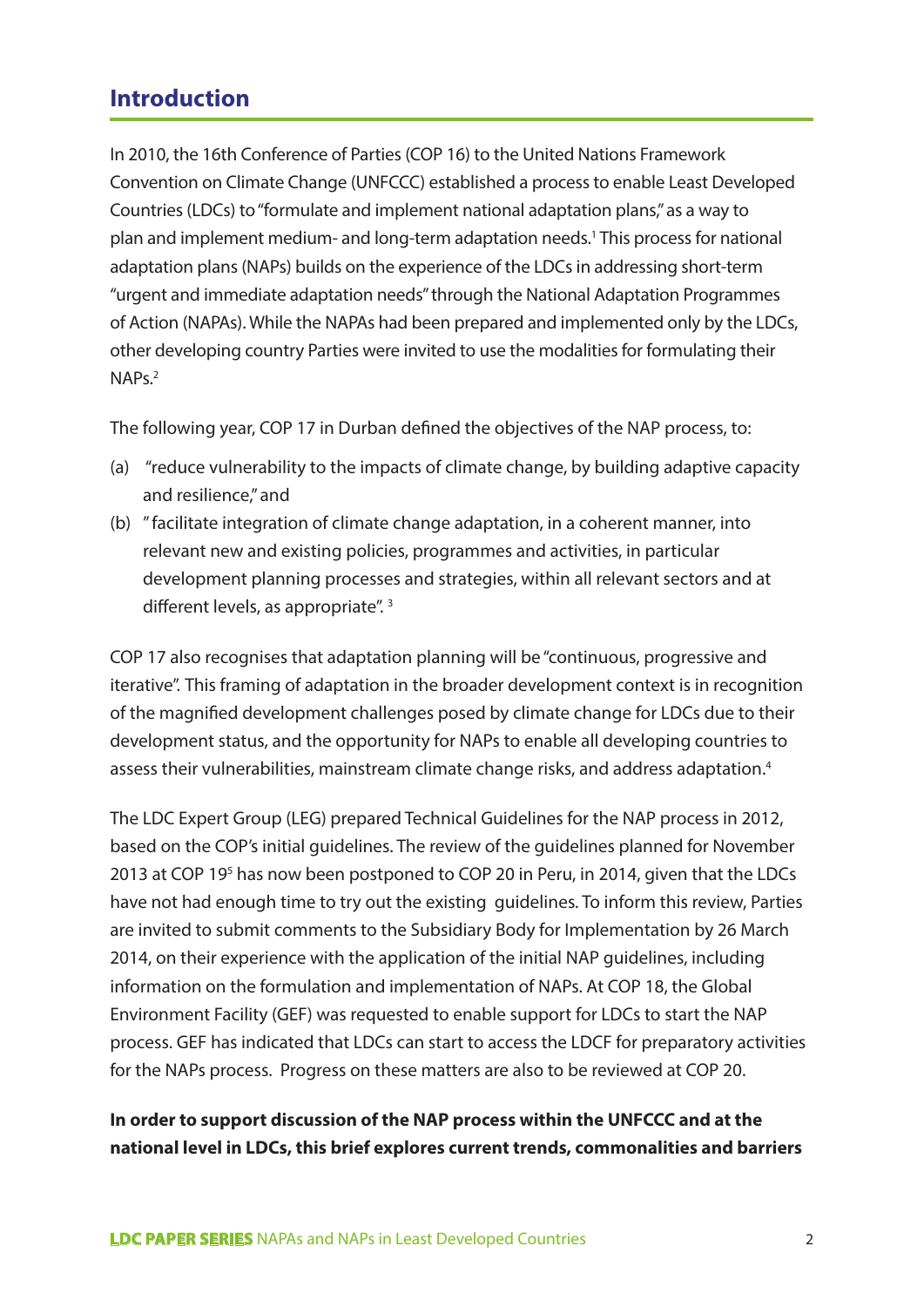**that LDCs face in the process of formulation and implementation of NAPs in late 2012,**<sup>6</sup>  **as requested by the COP.** This brief first focuses on the distinction between NAPAs and NAPs, including goals, rationale and processes, and examines the following four priority areas related to the preparation of the NAPs:

- 1. Research, systematic observation and **information systems to support vulnerability and risk assessment**; synthesising the best available climate science and other knowledge and translating it into support for decision-making; and decision-making in the face of uncertainty.
- 2. **Integration of NAPs into national development plans and priorities**, including facilitating recognition of climate risks and the need for adaptation within relevant policies; integrating climate change vulnerability and risks in the formulation of policies; and prioritising resource allocation to the areas, sectors or populations most at risk.
- 3. **Financial and technical support for the NAP process**, including how LDCs are funding adaptation; the distinction between NAP planning and NAP implementation; considerations for what is necessary to support adaptation measures; and innovative financing options to support NAP planning and response measures.
- 4. **Monitoring and evaluating NAP processes**, though clear guidance does not yet exist from the UNFCCC.

This brief draws upon UNFCCC materials, LDC national communications to the UNFCCC, national sectoral and development plans, and third-party assessments to provide insights on the above issues, and explore how different countries can approach "preparation" and "implementation" of NAPs, based on their unique national circumstances. Recommendations are offered in each section, and the brief concludes with consideration of emergent issues relevant to the UNFCCC negotiations.

## **NAPAs and NAPs**

Before proceeding further, it is useful to recognise the use of the terms "NAP" and "NAP process" in the UNFCCC decisions and guidelines and the subtle but important differences between the two. The NAP process is seen as a larger process for enabling the planning and implementation of adaptation at the country level. It will produce many outputs ranging from actions to assess and fill capacity gaps and needs for building climate resilience and mainstreaming adaptation, to outputs such as NAPs or a series of plans that contain adaptation priorities and strategies for implementation. The outputs of the NAP process may, depending on a country's priorities, include more urgent and shortterm NAPAs or NAPA-like activities, longer-term national, sub-regional and local climate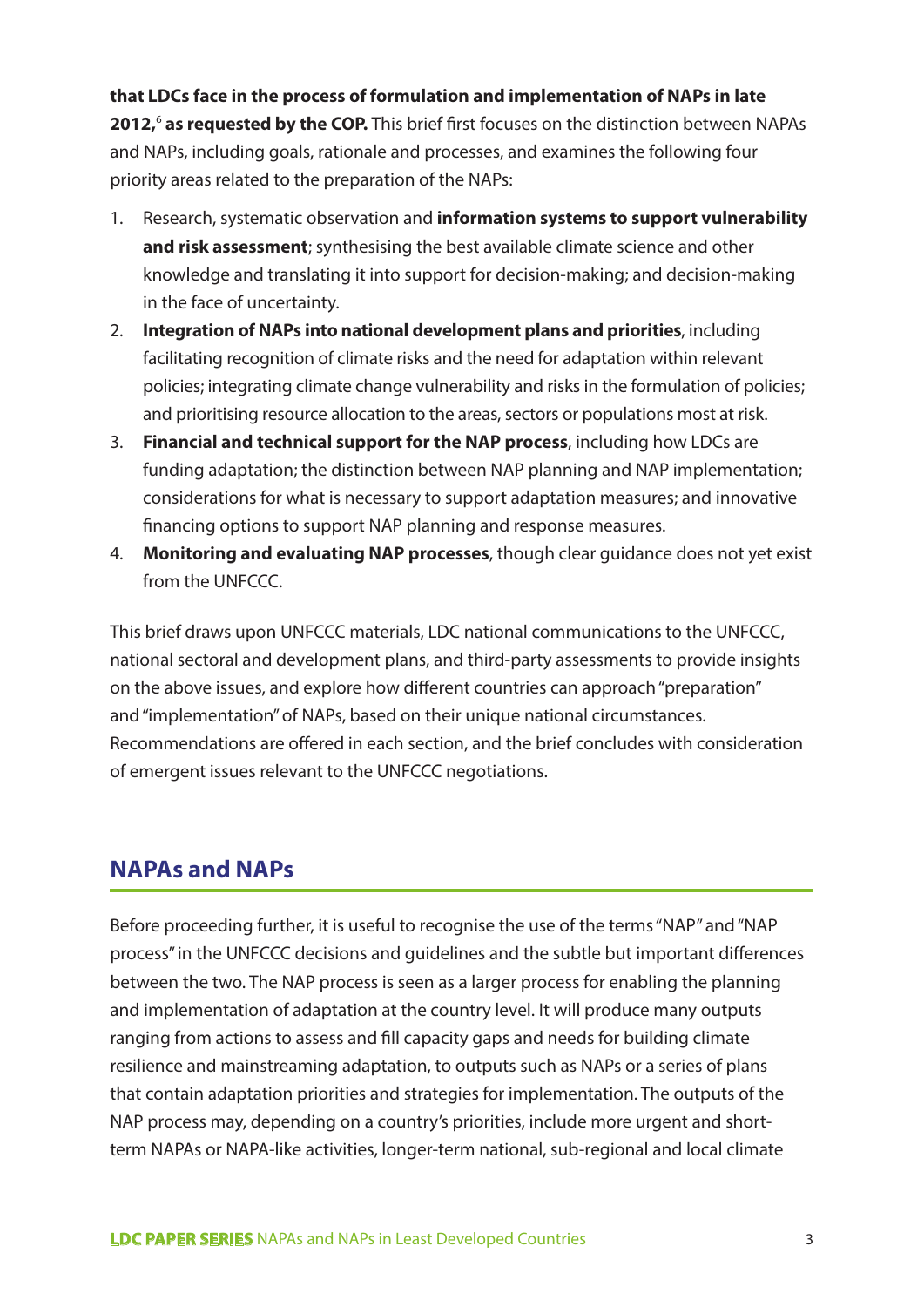adaptation plans and activities, and other relevant plans and/or processes, such as sectorbased and development plans, as depicted in Figure 1 below.



#### **Figure 1: The NAP process and NAPAs**

The NAP process builds on the processes for NAPAs in several ways:

- a) It maintains a country-driven, participatory and multidisciplinary and gender sensitive approach, for adaptation planning and prioritisation. However, additional issues such as vulnerable groups, communities and ecosystems have been identified and the use of the best available science, and where appropriate local and traditional knowledge, is also specified.
- b) It builds on the lessons from the short-term project-oriented focus of NAPAs and experience of temporary NAPA teams in LDCs. The medium- and long-term perspective of the NAPs process means that countries would require more sustainable and permanent institutional arrangements for continuous and iterative adaptation planning, to be integrated into national development planning processes. Gaps and needs for technical capacity, data and information required at various levels of adaptation planning would also need to be addressed.

Therefore the COP's initial guidelines as well as the Technical Guidelines for the NAP process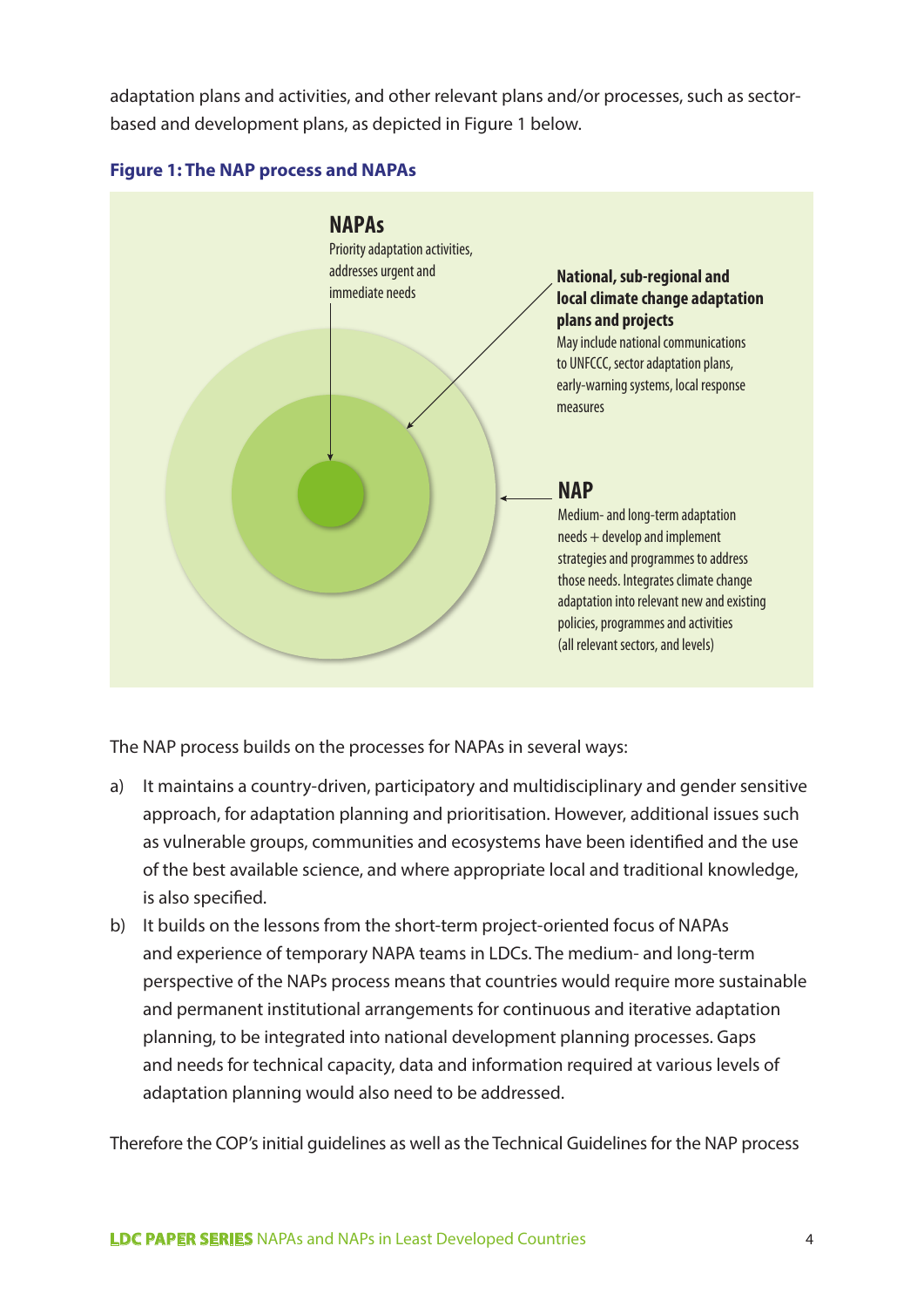place emphasis on building on work already undertaken and strengthening the enabling environment for a sustainable process for adaptation planning and mainstreaming at the country level. Table 1 on the next page summarises the relationship between NAPAs and NAPs. LDCs and other developing countries will start their NAP processes at various stages, given the varying national circumstances, capacity and adaptation action already underway.

Many countries use probability or likelihood assessments to guide adaptation planning, categorise how likely modeled changes and impacts are, and assess the level of confidence in climate change estimations. However, the quantity and quality of data in LDCs (and many developing countries) is often limited. Although this will improve as opportunities, resources and capacity become available, LDCs are already faced with the challenge of developing adaptation measures. In order to provide robust policy responses in the face of this uncertainty, LDCs can explore low-cost and "no regret" adaptation strategies as they seek to improve upon their medium- to long-term adaptation risk assessments.<sup>14</sup> A few pertinent LDC examples are below:

- **Bangladesh:** Previous investments in "climate proofing" have resulted in major impacts on economic growth and poverty reduction. Over the last 10-15 years, the number of fatalities from natural disasters has declined, as the country's ability to manage risks, especially floods and cyclones, has improved and community-based systems have been put in place.<sup>15</sup>
- **Nepal:** Nepal specifically assessed all regions to identify the most vulnerable populations, to provide targeted support for the most urgent and immediate responses needed, building on Nepal's 2004 Initial National Communication to the UNFCCC and the National Capacity Self-Assessment (2008). The country is supporting local level adaptation programmes in the most climate vulnerable districts of the midand far-western regions of Nepal.
- **Rwanda:** Rwanda's 2011 National Strategy on Climate Change and Low Carbon Development (NSCCLCD) prioritised risks and potential interventions to derive "big wins"– large-scale economy-wide programmes. Adaptation measures include (among others): a) irrigation infrastructure as part of Integrated Water Resource Management, to address the highest vulnerability of rural livelihoods and tea and coffee export revenue due to dependence on rain-fed agriculture, and b) agroforestry, to address critical fuel wood needs and social protection while avoiding deforestation. The strategy also focuses on what it terms "quick wins", addressing key enabling pillars, such as institutional frameworks, finance, capacity building and knowledge management.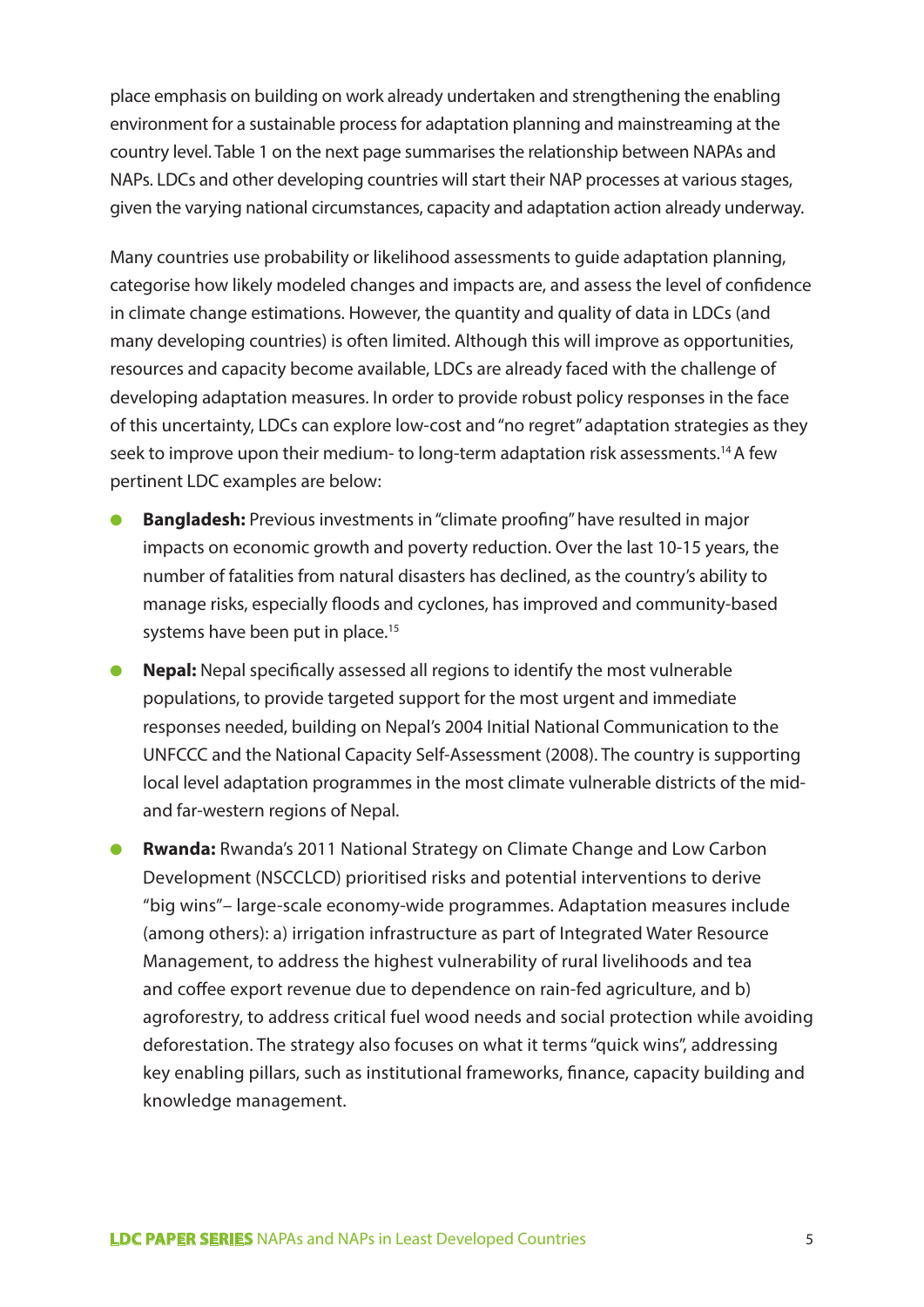|                  | <b>NAPA</b>                                                                                                                                                                                                                                                                                                                                                                                                                                                                                                                                                                                                                                                                                                                                                                                | <b>NAP</b>                                                                                                                                                                                                                                                                                                                                                                                                                                                                                                                                                                                                                                                                                                                                                                                                                                                                                                                                                                                                                                              |
|------------------|--------------------------------------------------------------------------------------------------------------------------------------------------------------------------------------------------------------------------------------------------------------------------------------------------------------------------------------------------------------------------------------------------------------------------------------------------------------------------------------------------------------------------------------------------------------------------------------------------------------------------------------------------------------------------------------------------------------------------------------------------------------------------------------------|---------------------------------------------------------------------------------------------------------------------------------------------------------------------------------------------------------------------------------------------------------------------------------------------------------------------------------------------------------------------------------------------------------------------------------------------------------------------------------------------------------------------------------------------------------------------------------------------------------------------------------------------------------------------------------------------------------------------------------------------------------------------------------------------------------------------------------------------------------------------------------------------------------------------------------------------------------------------------------------------------------------------------------------------------------|
| <b>Objective</b> | Simplified and direct channels of communication for<br>information relating to the urgent and immediate<br>adaptation needs of the LDCs. <sup>8</sup>                                                                                                                                                                                                                                                                                                                                                                                                                                                                                                                                                                                                                                      | • Meant to build upon NAPAs, as a means of identifying<br>medium- and long-term adaptation needs and<br>developing and implementing strategies and<br>programmes to address those needs. <sup>9</sup><br>• Reduce vulnerability to the impacts of climate change<br>by building adaptive capacity and resilience. A<br>continuous, progressive and iterative process. <sup>10</sup><br>• Facilitate the integration of climate change adaptation<br>into relevant new and existing policies, programmes<br>and activities, in particular development planning                                                                                                                                                                                                                                                                                                                                                                                                                                                                                           |
|                  |                                                                                                                                                                                                                                                                                                                                                                                                                                                                                                                                                                                                                                                                                                                                                                                            | processes and strategies, within all relevant sectors<br>and at different levels, as appropriate. <sup>11</sup>                                                                                                                                                                                                                                                                                                                                                                                                                                                                                                                                                                                                                                                                                                                                                                                                                                                                                                                                         |
| <b>Rationale</b> | High vulnerability and low adaptive capacity of LDCs,<br>which renders them in need of immediate and urgent<br>support to start adapting to current and projected<br>adverse effects of climate change. Activities proposed<br>through NAPAs would be those whose further delay<br>could increase vulnerability, or lead to increased costs<br>at a later stage. <sup>12</sup>                                                                                                                                                                                                                                                                                                                                                                                                             | Provides a means for LDC and developing countries<br>to enhance action on adaptation under the Cancún<br>Adaptation Framework (See: FCCC/CP/2010/7/Add.1).                                                                                                                                                                                                                                                                                                                                                                                                                                                                                                                                                                                                                                                                                                                                                                                                                                                                                              |
| <b>Process</b>   | • NAPA team to identify urgent and prioritised<br>adaptation actions. Potential activities, which may<br>include capacity building and policy reform, may be<br>integrated into sectoral and other policies.<br>Country-driven, participatory and multidisciplinary<br>approach for adaptation planning and prioritisation<br>while considering sustainable development, gender<br>equality, environmental management, and cost<br>effectiveness.<br>• NAPA document containing priority adaptation<br>actions for implementation submitted to the UNFCCC.<br>• Implementation phase of prioritised adaptation<br>actions in NAPA recognised and supported through<br>the LDC Fund.<br>• The NAPA document can be revised or updated based<br>on new climate risks or other circumstances. | • Integrating adaptation into development planning<br>processes and sectors is now an objective, rather than<br>a recommendation (see above). <sup>13</sup><br>• While country-driven, also includes: gender<br>sensitivity, vulnerable groups, communities and<br>ecosystems have been identified and the use of the<br>best available science, and where appropriate local<br>and traditional knowledge.<br>• Current guidelines and support for NAP process<br>aims to enhance the enabling environment for<br>mainstreaming adaptation and in assessing<br>vulnerability and adaptation. Outputs will also include<br>NAPs and implementation strategies for addressing<br>climate vulnerabilities but implementation of such<br>plans and strategies is not yet addressed.<br>No single document for communicating priority<br>$\bullet$<br>adaptation actions to the UNFCCC. Progress on<br>"NAP process" can be communicated in National<br>Communications or through "other channels".<br>NAP process is continuous, progressive and iterative. |

## **Table 1: Relationship between NAPAs and NAPs7**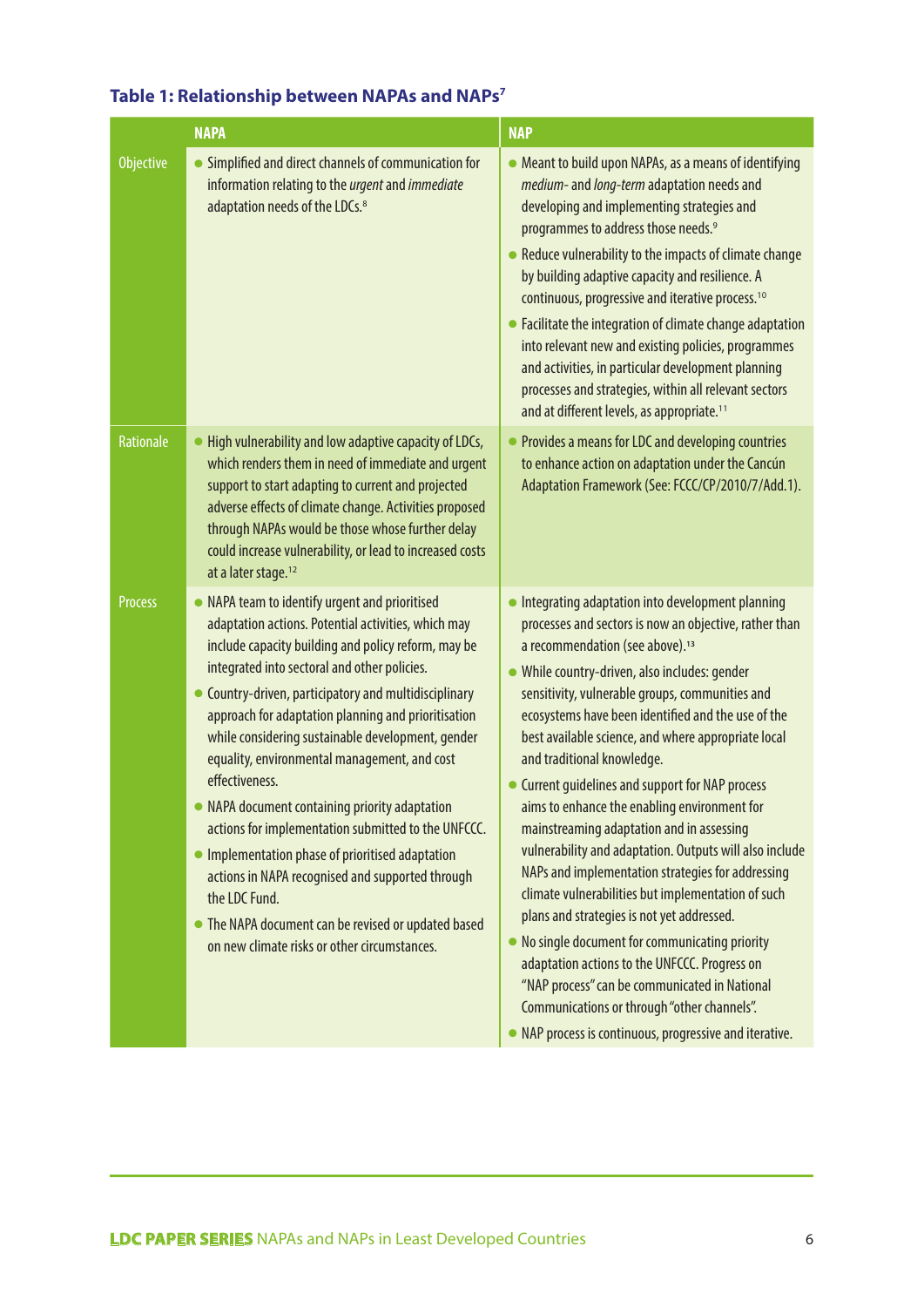# **"No regret options" in LDC adaptation planning**

Many countries use probability or likelihood assessments to guide adaptation planning, categorise how likely modeled changes and impacts are, and assess the level of confidence in climate change estimations. However, the quantity and quality of data in LDCs (and many developing countries) is often limited. Although this will improve as opportunities, resources and capacity become available, LDCs are already faced with the challenge of developing adaptation measures. In order to provide robust policy responses in the face of this uncertainty, LDCs can explore low-cost and "no regret" adaptation strategies as they seek to improve upon their medium- to long-term adaptation risk assessments.<sup>14</sup> A few pertinent LDC examples are below:

- **Bangladesh:** Previous investments in "climate proofing" have resulted in major impacts on economic growth and poverty reduction. Over the last 10-15 years, the number of fatalities from natural disasters has declined, as the country's ability to manage risks, especially floods and cyclones, has improved and community-based systems have been put in place.<sup>15</sup>
- **Nepal:** Nepal specifically assessed all regions to identify the most vulnerable populations, to provide targeted support for the most urgent and immediate responses needed, building on Nepal's 2004 Initial National Communication to the UNFCCC and the National Capacity Self-Assessment (2008). The country is supporting local level adaptation programmes in the most climate vulnerable districts of the mid- and far-western regions of Nepal.
- **Rwanda:** Rwanda's 2011 National Strategy on Climate Change and Low Carbon Development (NSCCLCD) prioritised risks and potential interventions to derive "big wins"– large-scale economy-wide programmes. Adaptation measures include (among others): a) irrigation infrastructure as part of Integrated Water Resource Management, to address the highest vulnerability of rural livelihoods and tea and coffee export revenue due to dependence on rain-fed agriculture, and b) agroforestry, to address critical fuel wood needs and social protection while avoiding deforestation. The strategy also focuses on what it terms "quick wins", addressing key enabling pillars, such as institutional frameworks, finance, capacity building and knowledge management.
- **Solomon Islands:** The National Climate Change Policy (2012-2017) of the Solomon Islands prioritises enabling conditions and institutional environment to respond to climate vulnerability and risks. The first proposed policy intervention is to draft and enact national climate change legislation, to provide a clear legal mandate to the Ministry of Environment, Climate Change, Disaster Management and Meteorology and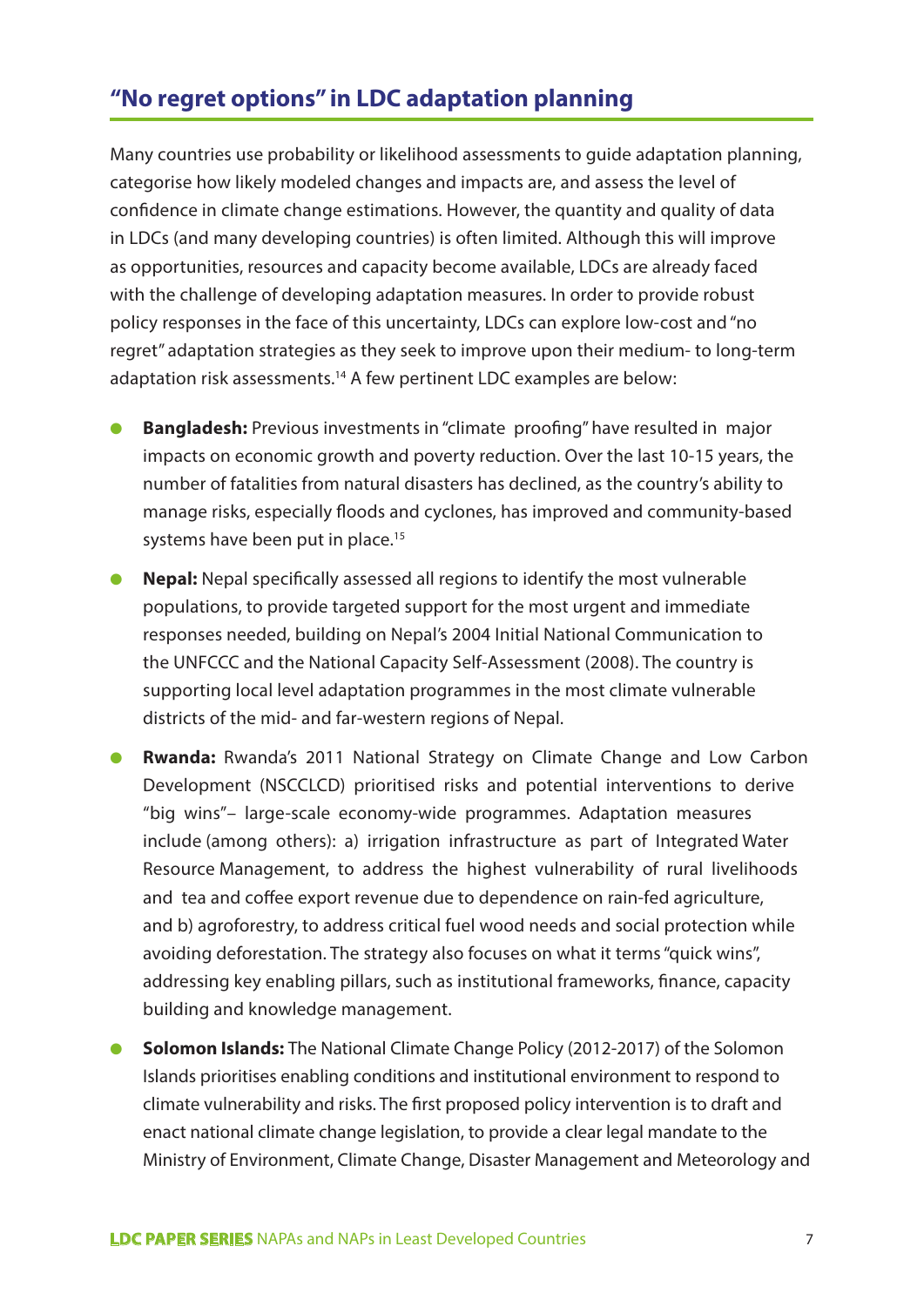include provisions for mandatory assessments and reporting for purposes of planning, implementing and evaluating climate change adaptation and mitigation actions.

● **Malawi:** Malawi has developed a road map on how it would want to approach the NAP process. The Ministry of Environment and Climate Change Management, in collaboration with other stakeholders, is developing a National Climate Change Investment Plan which will be used as a resource mobilisation tool for implementing climate change activities. Specifically, the Investment Plan is aimed at increasing investment options in climate change management in the country, stimulating strategic response measures and outlining a national vision and framework for action by all stakeholders, thereby increasing public-private-civil society partnerships in climate change management.

**Support for NAP processes can encourage countries to prioritise and pursue "noregret" options.** The Solomon Islands and Rwanda prioritise "no-regret" response measures that support enabling conditions and institutional environments, thus solidifying a base to support both climate adaptation and economic development. Bangladesh and Nepal prioritise response measures based on the most vulnerable regions or populations. Similarly, Haiti has prioritised two geographic regions that experience different levels of climate risks, while also forecasting the consequences and impacts of climate change on key sectors of the national economy, and seeking to strengthen the resilience of both rural and urban communities.<sup>16</sup> These examples highlight response measures that can have multiple benefits, while decreasing risks.

**Countries are encouraged to review critical current and future climate risks, and ensure proposed measures and interventions are designed and prioritised to address these, as part of NAP processes.** For instance, Senegal's rainfall deficits are considered the largest constraint on agricultural sector growth (96% of planted area is rainfed, while only 4% is irrigated). Agricultural production declines over the last 20 years are attributed to decreases in rainfall, decreased soil fertility from poor agricultural practices, as well as saltwater intrusion into rice growing areas. However, the priorities identified in the country's Second National Communication (based on a vulnerability assessment) did not include targeted measures to decrease risks to agriculture and food security.

**LDCs can consider how NAP planning and processes can refine assessments of economic impacts of climate risks**, in order to target adaptation investments better (*see Box below: Economic impact assessment in Ethiopia*) or to evaluate better the tradeoffs between inter-related sectors. For instance, although Bhutan notes the importance of cross-linkages between key sectors and recognises the co-benefits of adaptation measures (such as forest conservation as ecosystem based adaptation, with co-benefits for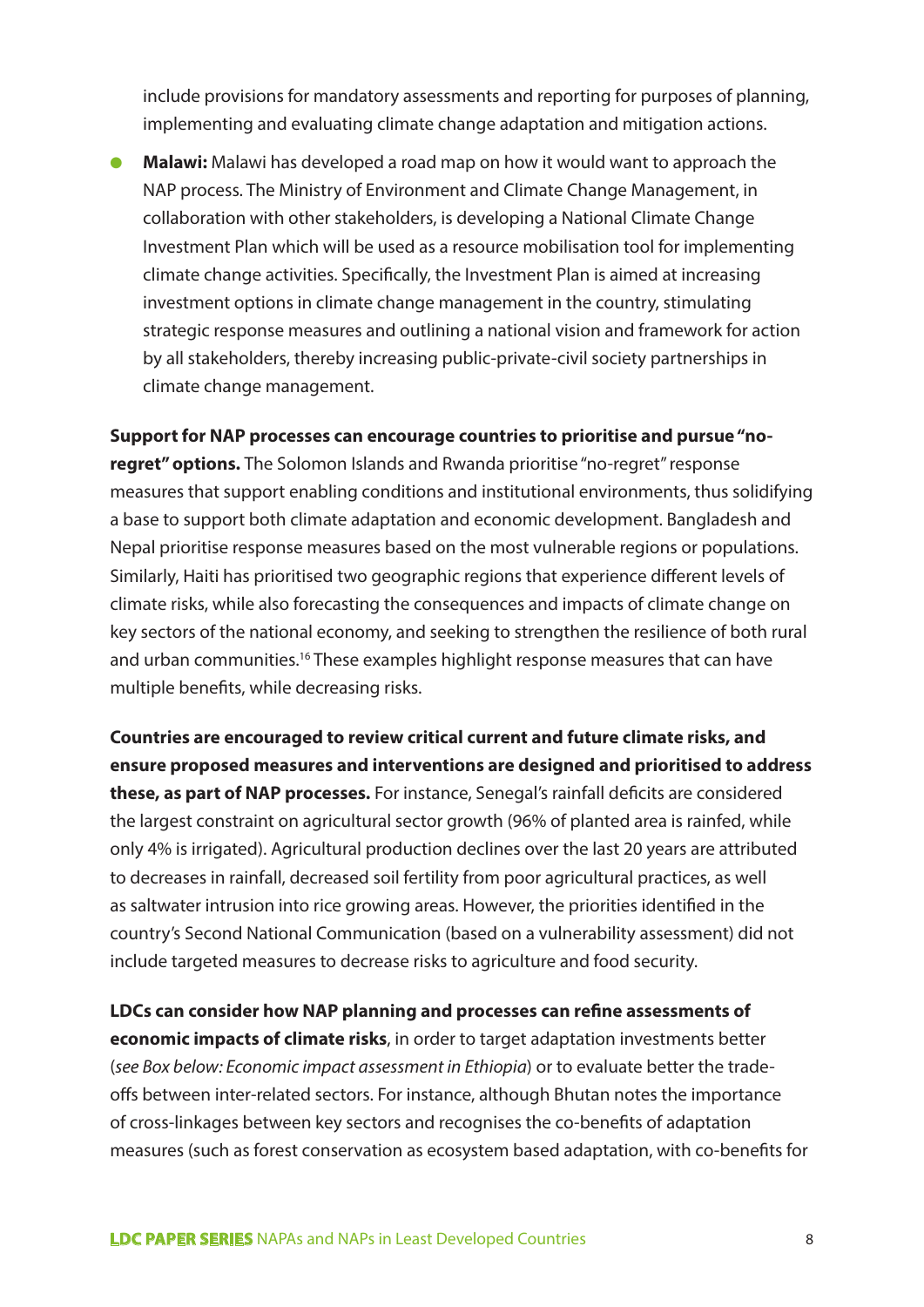biodiversity, water, hydropower and carbon sinks), the country lacks economic assessments of these co-benefits and impacts. Therefore, the NAP process could help refine assessments of cost-benefits, particularly for activities that may involve trade-offs, such as the growing interest in hydropower production in Bhutan.

#### **Box: Economic impact assessment in Ethiopia**

The World Bank produced seven country case studies as part of the Economics of Adaptation to Climate Change (EACC) global study on adaptation costs. The case studies were based on national data, disaggregated to more local and sector levels, and compare a no-climate change baseline that reflects existing development plans with climate change scenarios. The results of the Ethiopia case study are briefly discussed below.

**Economy-wide impacts of climate change:** Assessed using a computable general equilibrium (CGE) model. The results of the modeling suggest that the GDP losses are significant but diverse across scenarios, highlighting the high degree of vulnerability of Ethiopian agriculture and infrastructure to future climate shocks.

**Inter-sectoral analysis and potential interactions and conflicts between agriculture, roads and hydropower, under climate change scenarios:** The modeling of inter-sectoral effects between 2001 and 2050 identifies agriculture at greater risk than hydropower. If priority is given to hydropower, up to a billion cubic meters of water might be taken away from irrigated agriculture, causing a 30–40% yield drop across 250,000 hectares that would be forced to revert to rainfed conditions.

#### **Relevant findings:**

- In evaluating overall economic well-being, findings show that adaptation investments reduce, but do not completely eliminate, economic losses under adaptation scenarios; that gains in economic well-being can be achieved at relatively low cost; and that adaptation lowers income variability.
- The economic benefits of the adaptation strategy are significantly larger than the project-level costs of implementing it, resulting in benefit/cost ratios ranging from 5 to over 13.
- Importantly, adaptation restores the variability of agriculture GDP growth close to the baseline scenario.
- Due to the uncertainty of the future climate, a risk-based investment planning approach is recommended and robust decision-making principles are needed to minimise the "regrets" of climate-sensitive decisions (for instance, building costly dams may not be necessary under 'wet' climate change scenarios, but improved transport infrastructure is a sound investment under all scenarios).

Source: World Bank (2010). *Ethiopia - Economics of adaptation to climate change*. Vol. 1. World Bank, Washington D.C. http://documents.worldbank.org/curated/ en/2010/01/16279299/economics-adaptation-climate-change-ethiopia

# **Integrating NAPs into national development plans and priorities**

The UNFCCC process acknowledges that climate change risks magnify development challenges for LDCs, and that planning for adaptation at the national level should be coordinated with national sustainable development objectives, plans, policies and programmes.17 Linking adaptation strategies to planned development projects or other non-adaptation efforts can safeguard those development investments from climate change impacts, and also result in significant cost savings.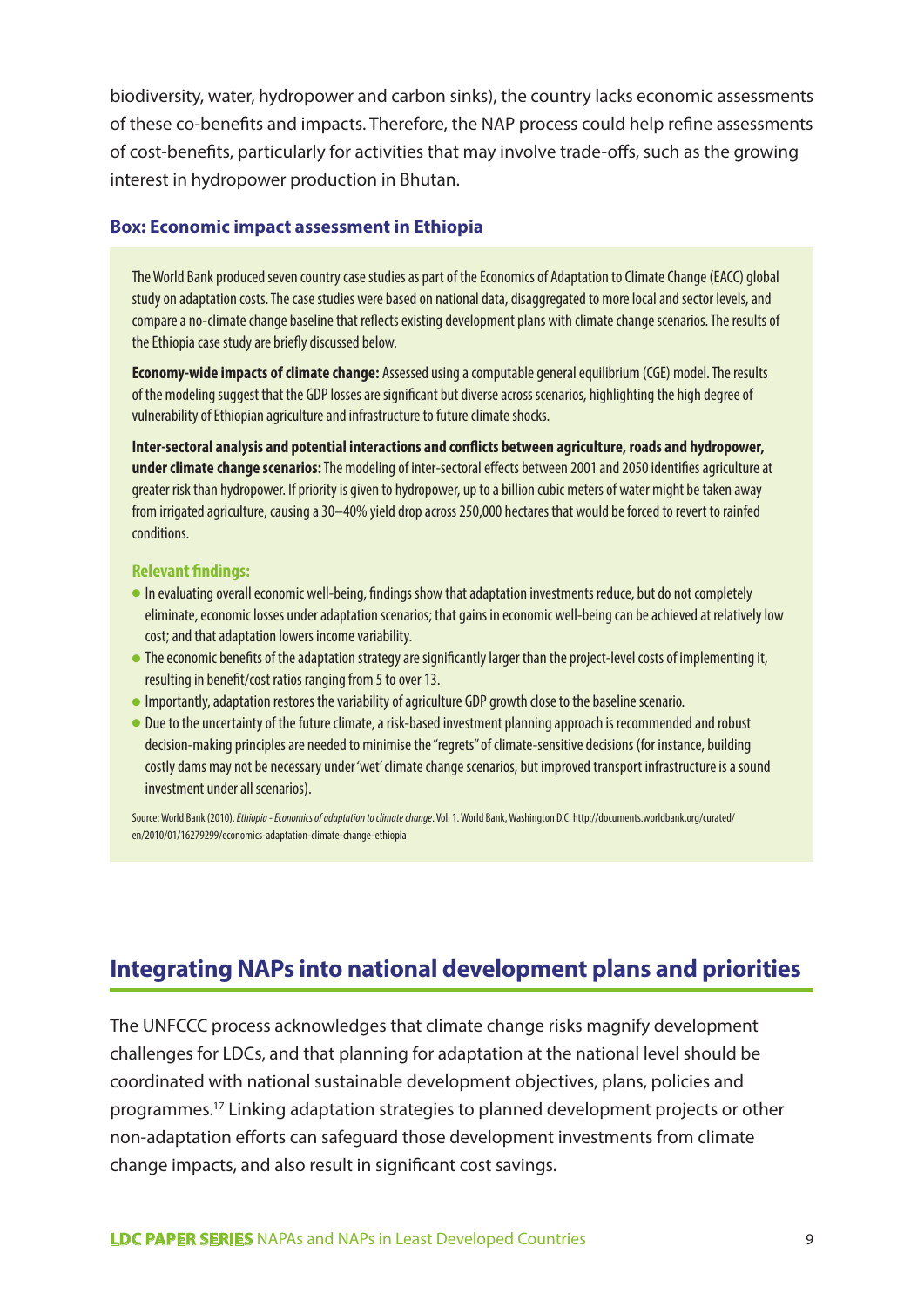For many LDCs, potential economic impacts of climate change on key sectors dictate that increased attention be paid to addressing these issues directly within the sector and national development plans. However, countries are at different stages of planning and integrating climate adaptation measures, depending on their unique national circumstances. Many countries have prepared initial vulnerability and risk assessments and proposed initial adaptation measures as part of national communications to the UNFCCC or national planning processes, but need to iteratively refine these plans and define pathways for integration with sector and development plans. Lessons from twenty years of multilateral environmental agreements (MEAs) under the Rio Conventions offer important insights on key enabling elements and success factors for integrating the NAP processes (*see Box on next page: Lessons in integration for NAPs, from the Rio Conventions*).

**Some countries have framed climate adaptation goals in national development plans, with subsequent sectoral and climate-change plans as a means to refine planning, appropriate response measures and implementation.** This means that rather than climate adaptation goals needing to be retrofitted and mainstreamed into development plans, the development plans drive the need at the outset for adaptation planning and response. Relevant examples include:

- **Solomon Islands:** One of the eight objectives of the National Development Strategy (NDS) (2011–2021) is to respond to climate change and manage the environment, seeking to mainstream climate change into national development planning. The National Climate Change Policy (2012–2017) should help enable this, but will need to reach beyond the Ministry of Environment for success in implementation, which may be possible if enabling legislation is passed and the Climate Change Council is put in place.
	- The NDS promotes a holistic and sustainable approach to natural resources management and develops measures to manage and reduce natural disaster risks, which are of primary concern.
	- Plan authorities stressed that one impediment to private sector growth is the country's vulnerability to climate change, in particular the absence of climate change-proof infrastructure, and the impacts on income in rural areas.
	- The authorities are planning on developing an adaptation and migration strategy with the help of development partners to mitigate adverse impacts on the most vulnerable.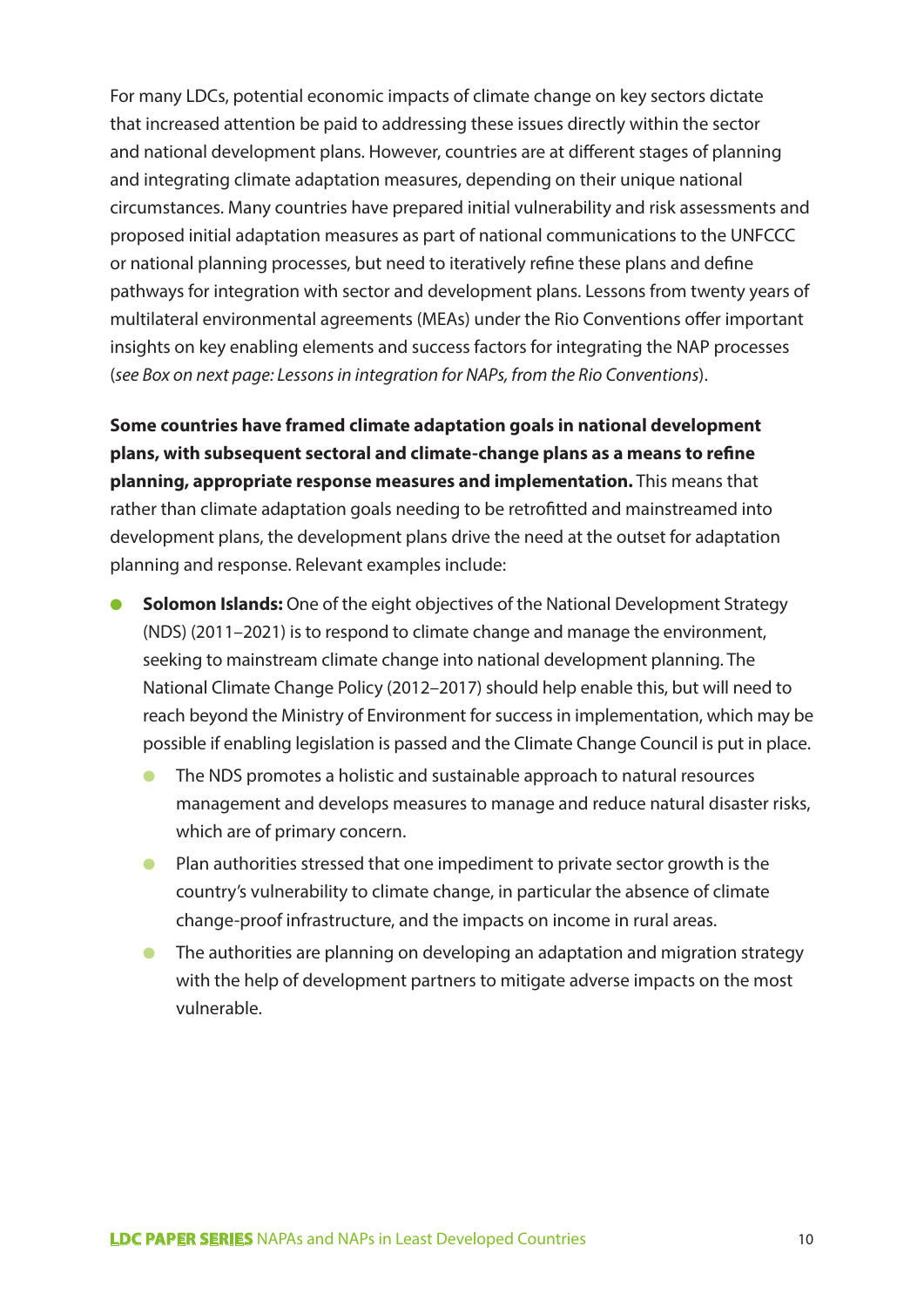#### **Box: Lessons in integration for NAPs, from the Rio Conventions**

**Leadership:** High-level political leadership and involvement is essential to signal any significant changes from business as usual, and rope in other related sectors.

**Focus on establishing a process, not producing a document:** Establish an effective and durable participatory process for integrated planning, implementation and monitoring, rather than on a one-off national consultation process resulting in a national plan document.

**Realistic planning needs clarity of funding:** National planning exercises are likely to be more realistic from the start if there is an idea of the funding available for implementation. Otherwise, they could end up as overly ambitious wish-lists.

**Use existing structures and processes:** The use of existing national processes (such as existing mechanisms for devolved governance) can ensure better mainstreaming, longer-term sustainability, allow for iterative planning, and ensure better capacity-retention and cost-effectiveness.

**Subsidiarity and sub-national strategies:** Define pathways for national plans to include and address sub-national, local, community and stakeholder concerns and priorities, particularly given the importance of adaptation planning and response measures at local levels.

**Umbrella framework to lay the groundwork:** An umbrella framework for national planning, implementation and monitoring related sustainable development efforts, based on national structures and mechanisms for decentralised planning, including meaningful participation and encompassing key environment and development processes, could help to bring down the cost and increase effectiveness of such national planning exercises.

**Meaningfully broaden the process beyond the environment department:** Climate change holds great potential to undo or put at risk economic and development gains, therefore adaptation planning and implementation must include the development sector, for effective cross-sectoral mainstreaming.

**Participation:** The range and depth of participation is critical. Mechanisms are needed to ensure the involvement of stakeholders in every step, from planning to implementation and monitoring. Efforts should be made to include the voices of traditionally marginalised groups by overcoming social and cultural barriers, and well as the private sector and the scientific community.

**Emphasis on results instead of perfect project documents:** Combine a light touch process to access predictable funds and allow longer- and medium- term planning, with a much greater focus on accountability through monitoring of implementation and evaluation of results. This will require investments in strengthening the capacity of countries and communities to monitor and report results.

Adapted from: Sharma, A. (2009). *Planning to Deliver: Making the Rio Conventions more Effective on the Ground*. Deutsche Gesellschaft für Technische Zusammenarbeit (GTZ). Eschborn, Germany.

- **Rwanda:** Rwanda's NSCCLCD seeks to mainstream climate change into Vision 2020, Economic Development and Poverty Reduction Strategy 2013-2017 (EDPRS) and sector strategies. The NSCCLCD aims to guide the process of mainstreaming climate resilience and low carbon development into key sectors of the economy, as depicted in the strategic framework in Figure 2 on the next page.
	- Identifies all sectors involved in each 'programme of action,' stresses cross-sectoral linkages by identifying responsible institutions, and give estimates of time, cost, impact on emissions reduction and climate resilience and the multiple sources of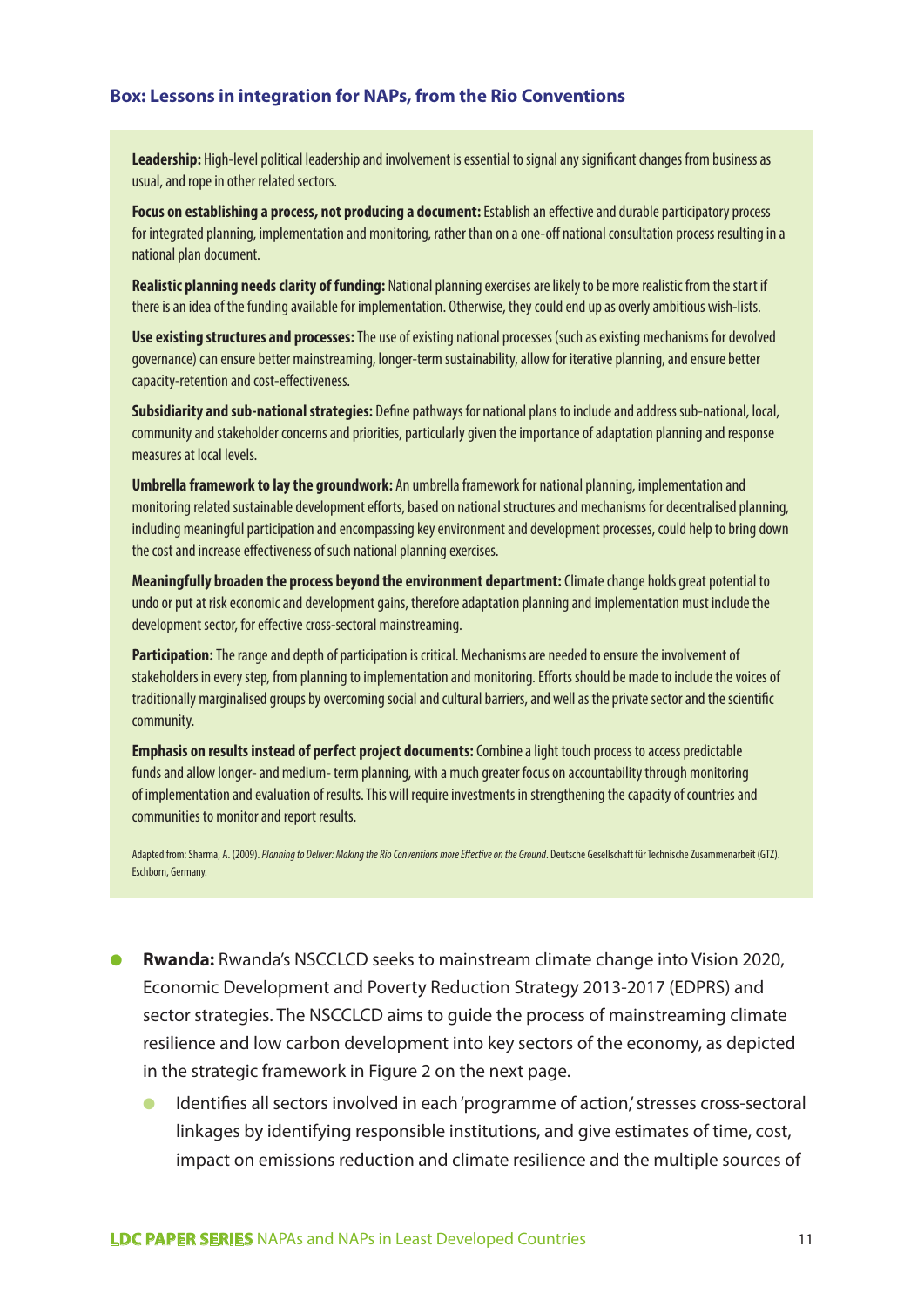climate finance that could fund implementation.

- The first two enabling pillars call for mainstreaming into sectoral and development plans, and the next two pillars call for integration into multiple levels of government, including sub-national institutional arrangements and for Local Adaptation Plans of Action and Locally Appropriate Mitigation, and District Development Plans. Multiple stakeholders are involved, including the private sector and civil society.
- **Uganda:** The National Development Plan (2010/11–2014/15) identifies climate change as an 'enabling sector', along with defence and security, justice, law and order, and others, that provide a conducive environment and framework for efficient performance of all sectors of the economy. The Plan identifies the objective of developing national capacity for coordination and implementation of climate change adaptation and mitigation activities in the country in support of social welfare and national development, and calls for a national climate change policy as a strategy to achieve this.

**Opportunities exist for NAP processes to mainstream climate plans into national development and sector plans.** LDC examples explored below provide examples of how NAPs can assist integration. These can range from targeted interventions to create linkages, particularly as development and sector plan revisions occur, to more comprehensive integrated planning and ensuring harmonisation between levels (local, sub-regional and national).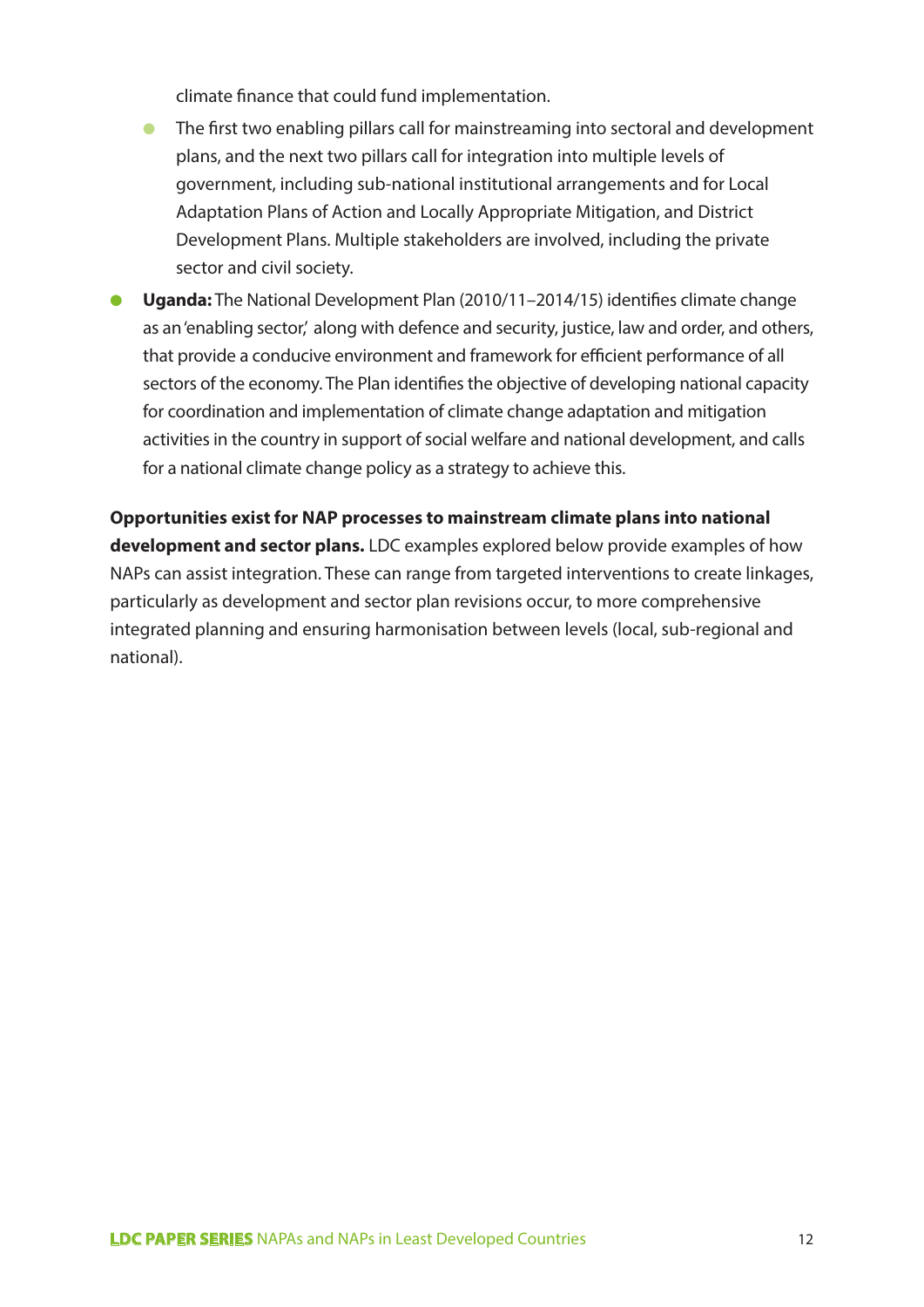## **Figure 2: Strategic Framework for Rwanda's National Strategy on Climate Change and Low-Carbon Development**

**Vision 2050:** For Rwanda to be a developed climate-resilient, low-carbon economy by 2050.

#### **Guiding Principles**

Economic Growth and Poverty Reduction Sustainability of the Environment and Natural resources Welfare and Wellness of all citizens in a growing population

#### **Strategic Objectives**

To achieve Energy Security and a Low Carbon Energy Supply that supports the development of Green Industry and Services To achieve Sustainable Land Use and Water Resource Management that results in Food Security, appropriate Urban

Good Regional and Global Citizenship Gender Equality and Equity

Development and preservation of Biodiversity and Ecosystem Services To achieve Social Protection, Improved Health and Disaster Risk Reduction that

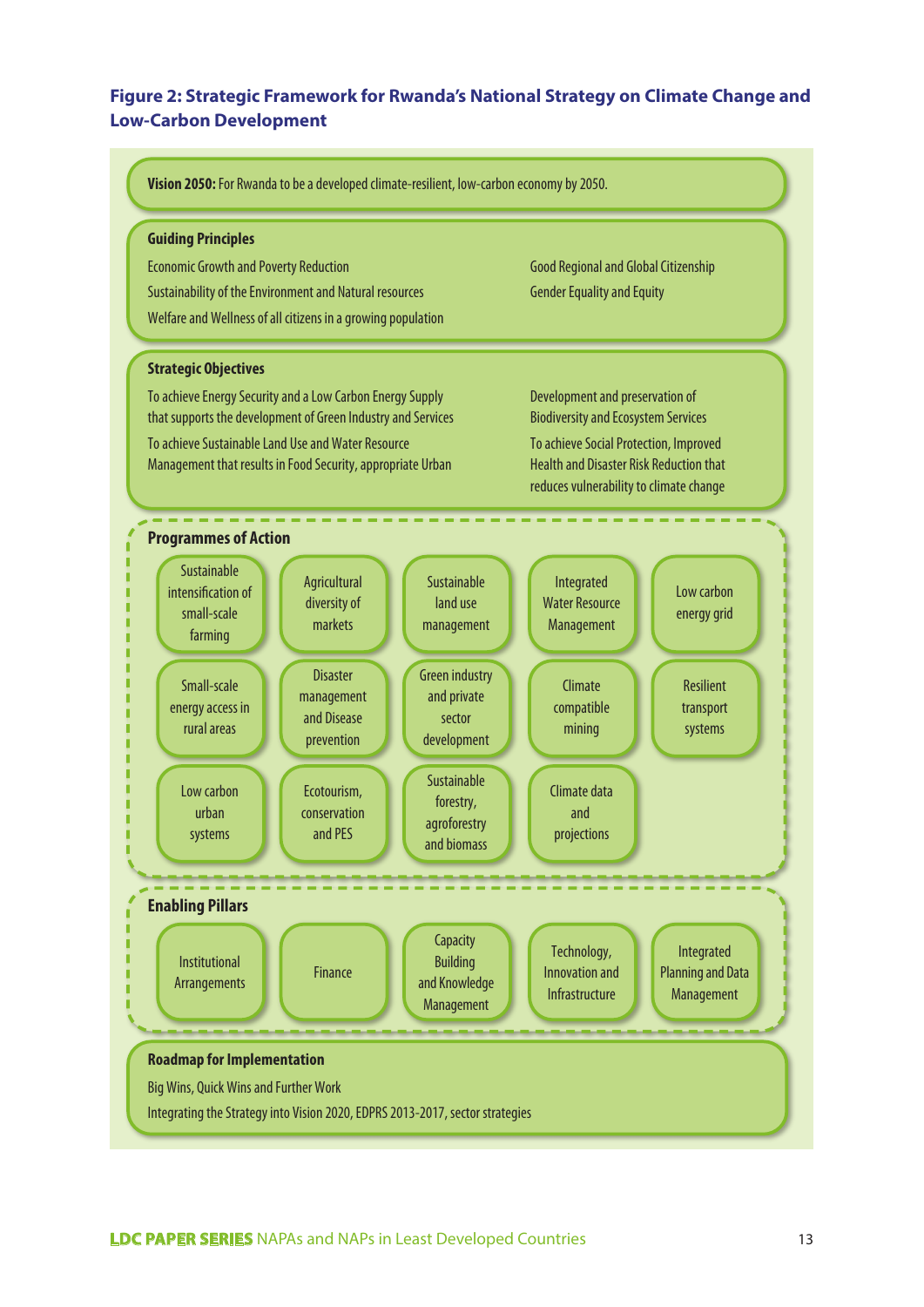- **Bangladesh:** The Climate Change Strategy and Action Plan (BCCSAP) (2009), which includes six major themes and 44 programmes, offers a blueprint for mainstreaming climate change issues into planning processes.18 The Sixth Five Year Plan (2011)19 includes a core objective to encourage research on adaptation to climate change. Though the need for mainstreaming is mentioned in Chapter 10 on Environment, Climate Change and Disaster Risk Management, it is not central in the other sectoral plans, and no mention of the BCCSAP is made, except in Chapter 10.
	- Bangladesh's Second National Communication to the UNFCCC (2012) notes there is still no firm implementation framework for the BCCSAP yet, and this needs to be set up. In the meantime, the government has established a Climate Change unit in the Ministry of Environment and Forests and a Department of Climate Change has been approved to be established as an operating arm of the ministry.
	- An expert committee has recommended that for smooth integration of adaptation in sectoral development activities, a four-tier monitoring mechanism should be put in place, involving the line agency, an inter-ministerial Coordination Committee with representation from a proposed high-powered Steering Committee on Climate Change, and the Accountant General.
	- NAP support could assist Bangladesh in these integration steps.
- **Bhutan:** The 11th Five Year Development Plan (2013-2018) has climate resilience and a carbon neutral goal as key result areas at the national and sectoral levels.<sup>20</sup> Mainstreaming of environment, climate change and poverty alleviation into development planning down to the local government level has also been initiated. While the NAPA and national communications process identified vulnerabilities and adaptation needs, poor or scant data and low technical capacity has hampered successful integration of climate change adaptation into national, sectoral and local development plans.
	- The NAP process is expected to fill such gaps and provide more robust adaptation plans and actions for integration and implementation at the various levels for climate resilient development.
- **Cambodia:** Aims to mainstream climate change into the National Strategic Development Plan (NSDP) for 2014–2018.<sup>21</sup> Further, the NAP process will help address gaps in existing work, including the Cambodia Climate Change Strategic Plan (CCCSP) that only serves as strategic objectives. Multiple sectors have now developed climate adaptation plans, as sectoral agency input to the CCCSP. The degree to which these are mainstreamed in sectoral plans is unclear, and the National Strategic Development Plan Update (2009–2013) does not account for climate change, except in the natural resource and water sector chapters.22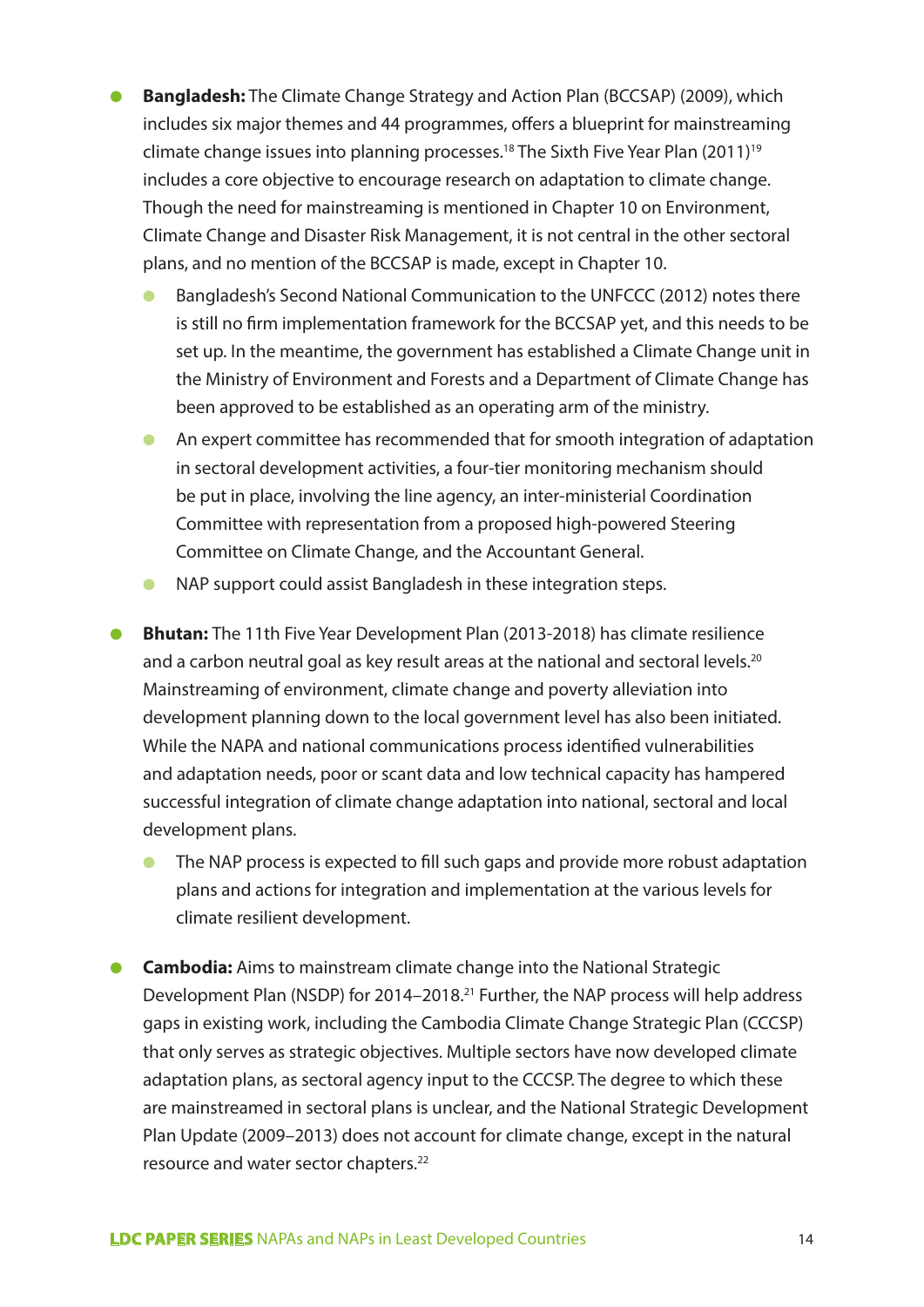- An opportunity exists to include this in sectoral and development strategies that are presumably being drafted in 2013 for the next four-year plan.
- **Nepal:** The Climate Investment Funds' Pilot Programme on Climate Resilience (PPCR) is anticipated to significantly contribute towards building national capacity and institutions, and help develop and implement a Strategic Programme for Climate Resilience (SPCR) for Nepal. Nepal's current five-year plan and the Medium-Term Expenditure Framework focus on poverty reduction but lack explicit consideration of climate change risks and suggestions for possible responses.<sup>23</sup>
	- Nepal could identify NAP pathways to integrate climate adaptation into the next (or revisions to the current) five-year plan, and to harmonise the SPCR with NAP.
- **Tanzania:** The country's NAP process will include review of existing institutional arrangements, ranging between national, local and/or sectoral policies, plans, strategies and programmes. Tanzania has already prepared guidelines for doing so.24 Tanzania plans to integrate NAP priorities into their Five Year Plan.25
- **Tuvalu:** The National Strategic Action Plan for Climate Change and Disaster Risk Management (NSAP), approved by Cabinet and Parliament in 2011, operationalises Strategic Priority 7 on Environment (Climate Change and Disaster Risk Management) of the Te Kakeega II (2005–2015) – National Strategy for Sustainable Development, and the Te Kaniva (2012-2012) - National Climate Change Policy (designed to be cross-cutting).
	- The NSAP covers strategies and actions, responsible agencies, implementation arrangements, estimates of implementation costs, and monitoring and evaluation.
	- The need for the NSAP was identified in Tuvalu's NAPA. The NSAP will mainstream climate change and disaster risk reduction into sector plans.

**In some cases, national development plans indicate future efforts to plan for adaptation and bring that into development planning, signaling the need for development or refinement of national adaptation plans and proposed interventions.** Burundi's Vision 2025 notes the importance of addressing climate change impacts on important export crops such as coffee and tea. Lesotho's NSDP identifies the importance of reducing vulnerability to climate change impacts on poverty, agriculture and infrastructure.

**For some LDCs, NAP processes can provide an important platform to create necessary linkages between existing policies, or to support new ones.** Mali's newly created (2010) Environment and Sustainable Development Agency seeks to promote sustainable development by mainstreaming environment components into policies, development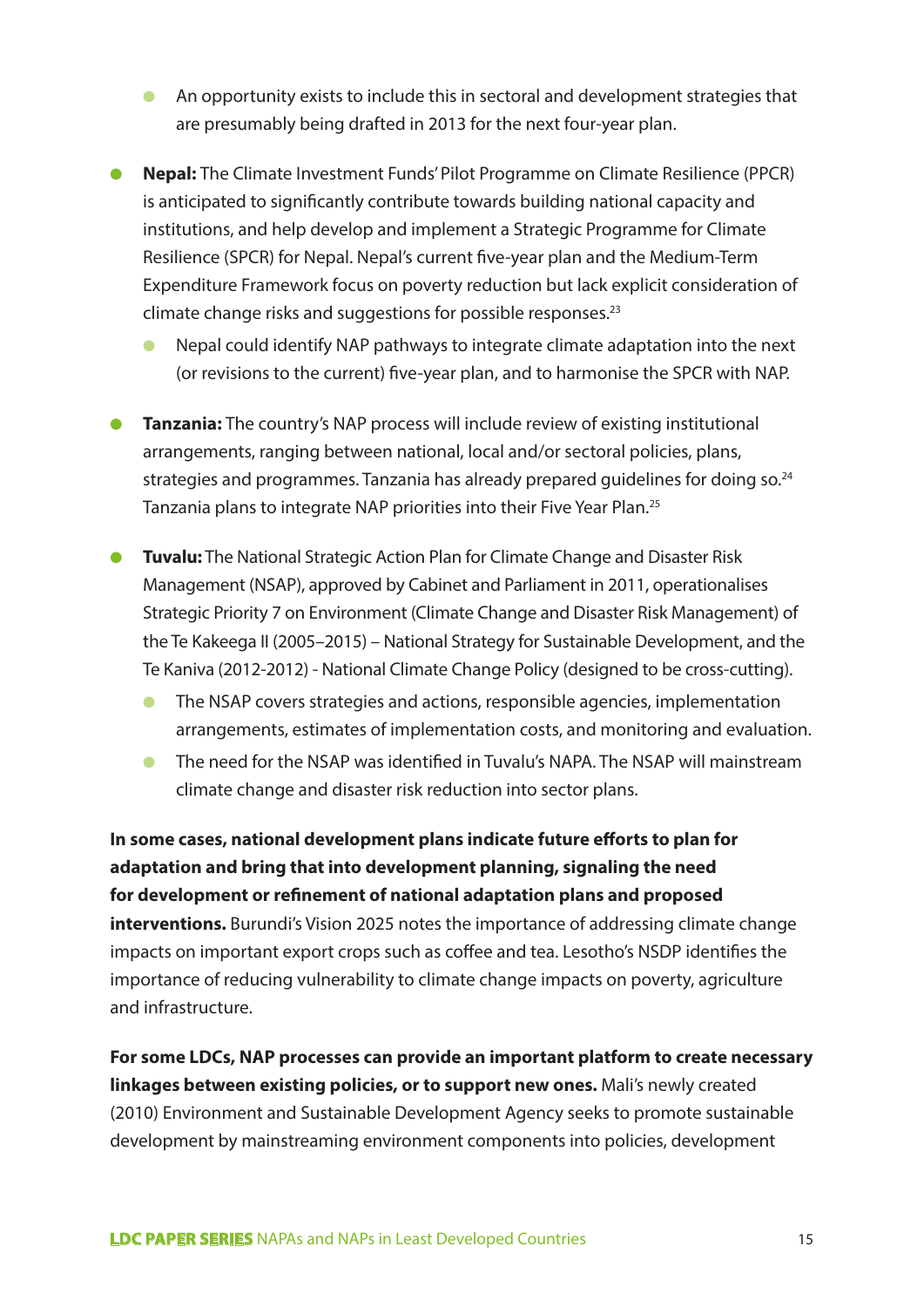projects and programmes. A national policy on climate change is under development. Niger's Poverty Reduction Strategy (PDES) (2012-2015 version) does not link to the NAPA or Second National Communication, so while there is mention of the need for coordination of sectoral policies, current policies do not enable or promote linkage. Similarly, Senegal's Second National Communication (2010) seeks to provide a road map to enhance strategic decisions for better climate change adaptation, and notes the need for this strategy to be later integrated to the national development strategy. However, the revised National Strategy for Economic and Social Development (2013-2017) (DPES) does not reference or build on this identified need. Though the DPES mentions at the outset that adaptation to climate change is a major new challenge, particularly phenomena such as flooding, coastal erosion and salinisation, the sector sections of the strategy largely omit reference to climate adaptation, particularly the agriculture and water sections, with the exception of the section on the environment and sustainability. This points to the opportunity for NAP processes to focus on tangible policy and programmatic linkages.

# **Finance**

The review of financial support through the LDC Fund (LDCF) for LDCs to formulate NAPs is on the agenda for COP 20. Parties will have the opportunity to consider future long term finance needs and availability of resources for NAP preparation. The COP 19 decision welcomed the recent creation of the national adaptation plan global support programme for LDC's for facilitating technical support,<sup>26</sup> which can help leverage finance, capacity and partnerships for LDCs. The GEF provided an update report at COP 19 on how support for the NAP process has been enabled from the LDCF. Parties are also closely watching the development of the business model of the Green Climate Fund (GCF), which will also report progress to COP 20.

Estimates of LDC funding needs in order to implement their NAPAs stands at roughly US\$ 5 billion. Additional contributions estimated at US\$ 3 billion to the LDCF would be necessary to meet that need, excluding co-financing.27 Cumulative donor pledges to the LDCF have amounted to US\$ 605.3 million. Of the 47 countries that have completed their NAPAs, 46 have accessed US\$ 537.90 million for 109 projects to address their urgent and immediate adaptation needs.<sup>28</sup> The 2013 progress report on the LDCF notes,

"There are persistent barriers to further scaling up and mainstreaming adaptation. The current supply of resources for adaptation continues to fall far short of current and projected demand. …In addition, adaptation finance remains highly unpredictable, providing vulnerable countries with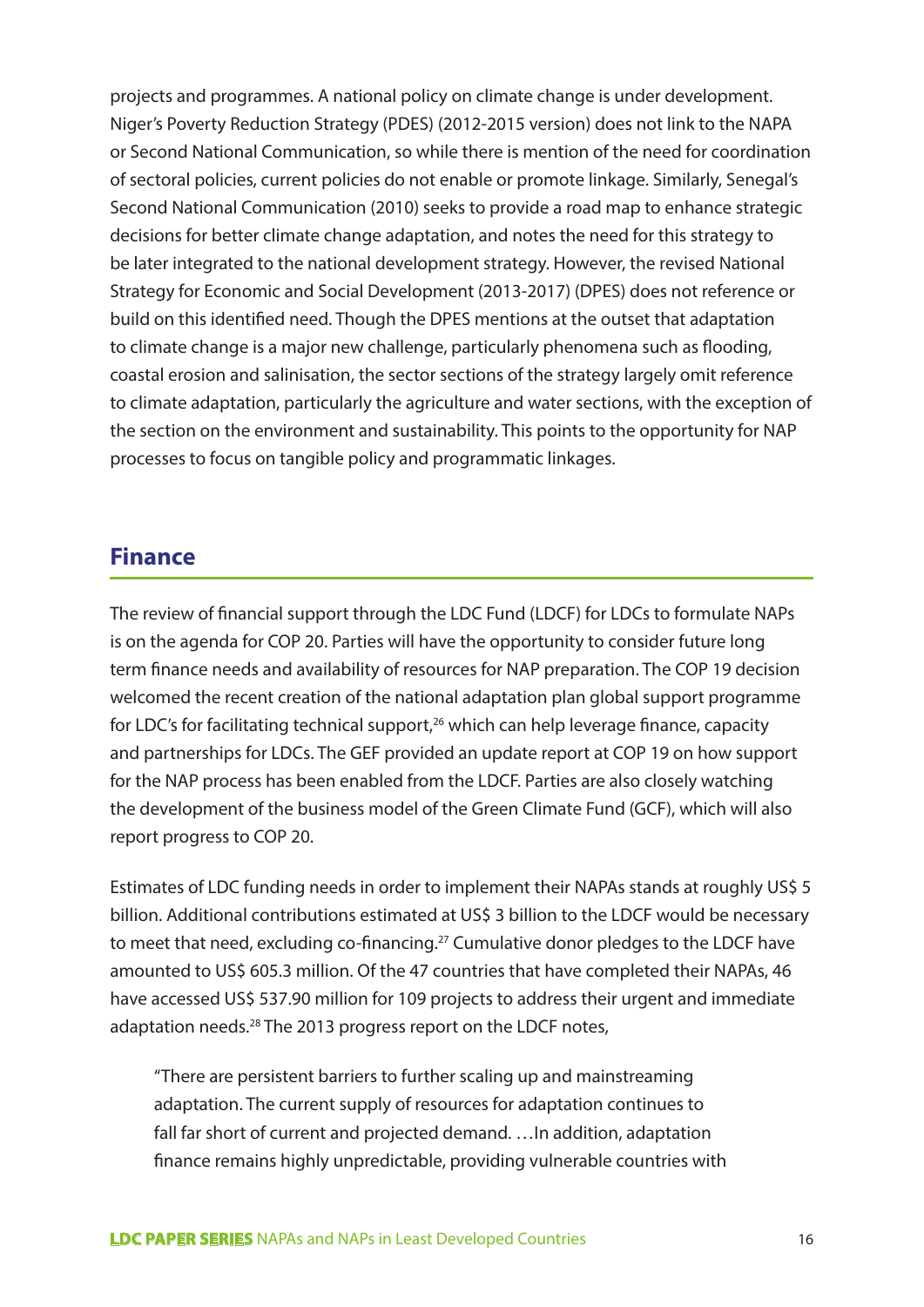few opportunities and incentives to invest in longer-term capacity building, institutional frameworks, planning and investments. As a result, adaptation remains inadequately coordinated and monitored in many countries."29

There are other funds that could support LDC adaptation planning and implementation (*see Table 2 on page 18*), though the LDCF is the primary source LDCs can tap into for NAPAs and NAPs.

The decision to provide financial resources to enable LDCs to start the NAPs process was taken at COP 18 in Doha, Qatar. The GEF was requested "to provide funding from the Least Developed Countries Fund to meet the agreed full cost, as appropriate, of activities to enable the preparation of the national adaptation plan process".<sup>30</sup> The progress made in response to this decision will be assessed in 2014 at COP 20. In June 2013, the GEF Council defined the GEF's approach to operationalising support towards the preparation of the NAP process.<sup>31</sup> The key elements of this approach are as follows:

- Support will be contingent on the availability of resources through contributions to the funds.
- A flexible approach, tailored to country-specific needs, circumstances and capabilities, with GEF support being determined on a case-by-case basis, with specific, measurable and time-bound results, is proposed. Further, "…while the NAP process may entail the development of a plan or plans, any support provided by the GEF, through the LDCF and the SCCF [Special Climate Change Fund], for the NAP process would differ from past LDCF financing towards the preparation of NAPAs both in its objectives and its scope".
- NAPA completion is not a precondition for accessing LDCF financing towards the NAP process.
- Unlike the support for preparation of NAPAs, which was under the "enabling activity" modality, support for the NAPs process will be provided through medium- or full-sized projects (MSPs and FSPs). NAPA implementation projects are already supported as MSPs or FSPs.
- In balancing support for NAPAs and NAPs, the GEF has taken the principle of equitable access to the LDCF into account. Recipient countries will have to determine how they wish to pursue support for NAPA implementation vis-à-vis the NAP process within the resources available equally to each LDC.
- The objectives, principles, scope and modalities for GEF support, through the LDCF and the SCCF, for the preparation of the NAP process is based on the initial COP guidelines for formulation of NAPs, including: laying the groundwork and addressing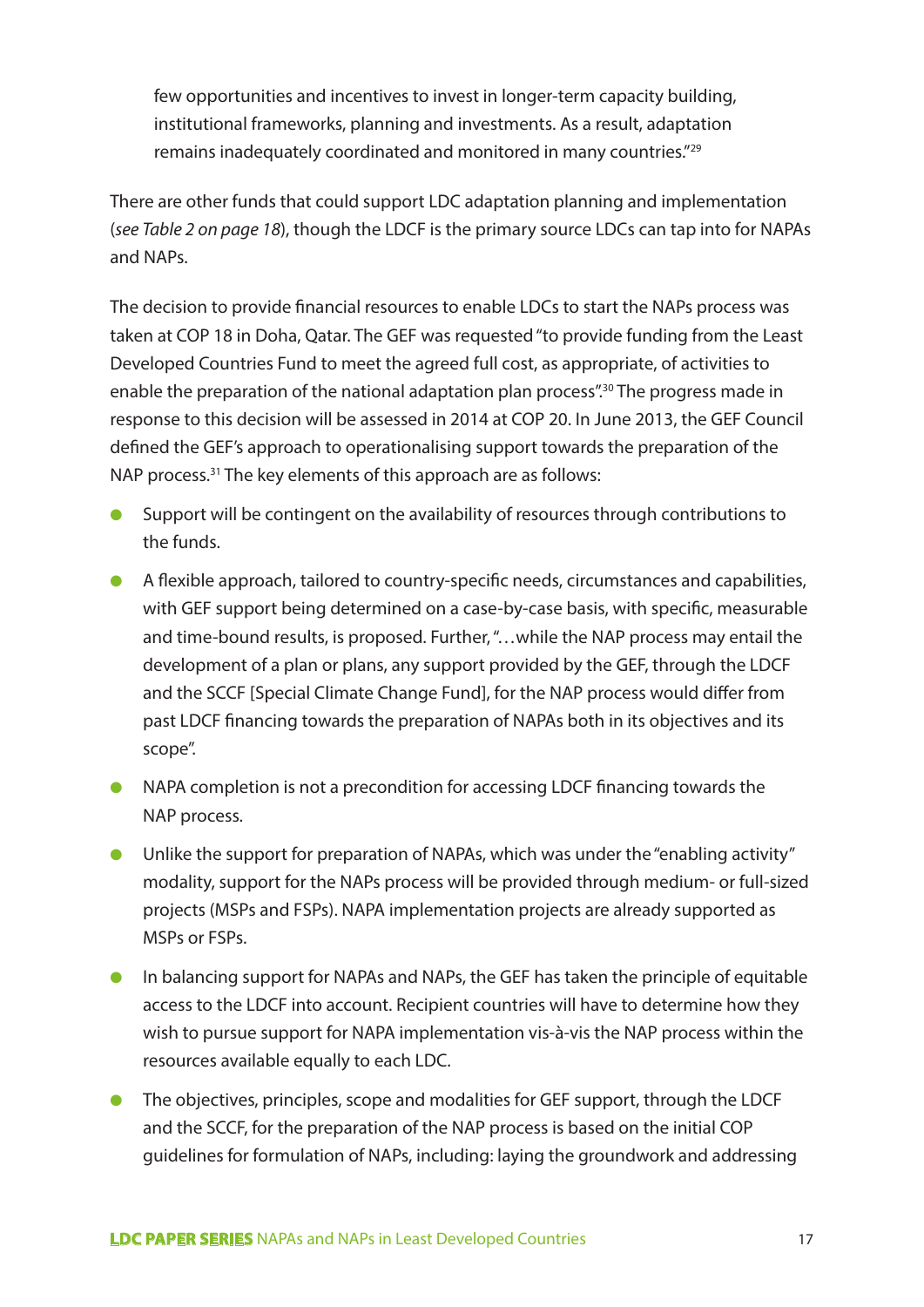gaps; preparatory elements; implementation strategies; and monitoring, reporting and review.

- GEF experience suggests that, on the one hand, the implementation of tangible adaptation measures in response to urgent needs (NAPAs), and on the other hand, efforts to integrate adaptation into relevant new and existing policies, programmes and activities, are often mutually supportive.
- Given that the NAP process seeks to integrate adaptation into development policy and planning, any request for funding in support of such a process should follow the principle of *additional cost* (adaptation costs are added to costs of business-as-usual or baseline development).

Thus, the Council is affirming support for both planning and preparatory activities, such as strengthening enabling environments, based on diverse country needs and circumstances. This is important, in order to serve the needs of LDCs, ranging from refining vulnerability and risk assessments, developing climate adaptation plans, to mainstreaming adaptation and implementing response measures to address medium- to long-term risks. What is less clear is the degree to which support for implementation of adaptation measures will be pursued in this stage of financing NAP processes.

**While the GEF Council intentions affirm the needs of LDCs, adaptation funding levels will need to be commensurate with the task at hand.** As the LDCF aptly observed, the current supply of resources for adaptation continues to fall far short of current and projected demand. LDCs have experienced difficulties related to the timing and quantity of finance accessed to support NAPAs. Though developed country pledges of climate finance are an important measure of commitment to addressing climate change, roughly 50% of the amount of fast-start finance pledged is approved for delivery, and less than 7% is disbursed.<sup>32</sup> Adaptation finance is about 12% of donor contributions to fast-start finance, despite the Cancún Adaptation Framework affirming that adaptation must be addressed with the same level of priority as mitigation. Contributing countries favour mitigation, in part due to the ability to attract greater private sector co-finance in mitigation investments.<sup>33</sup>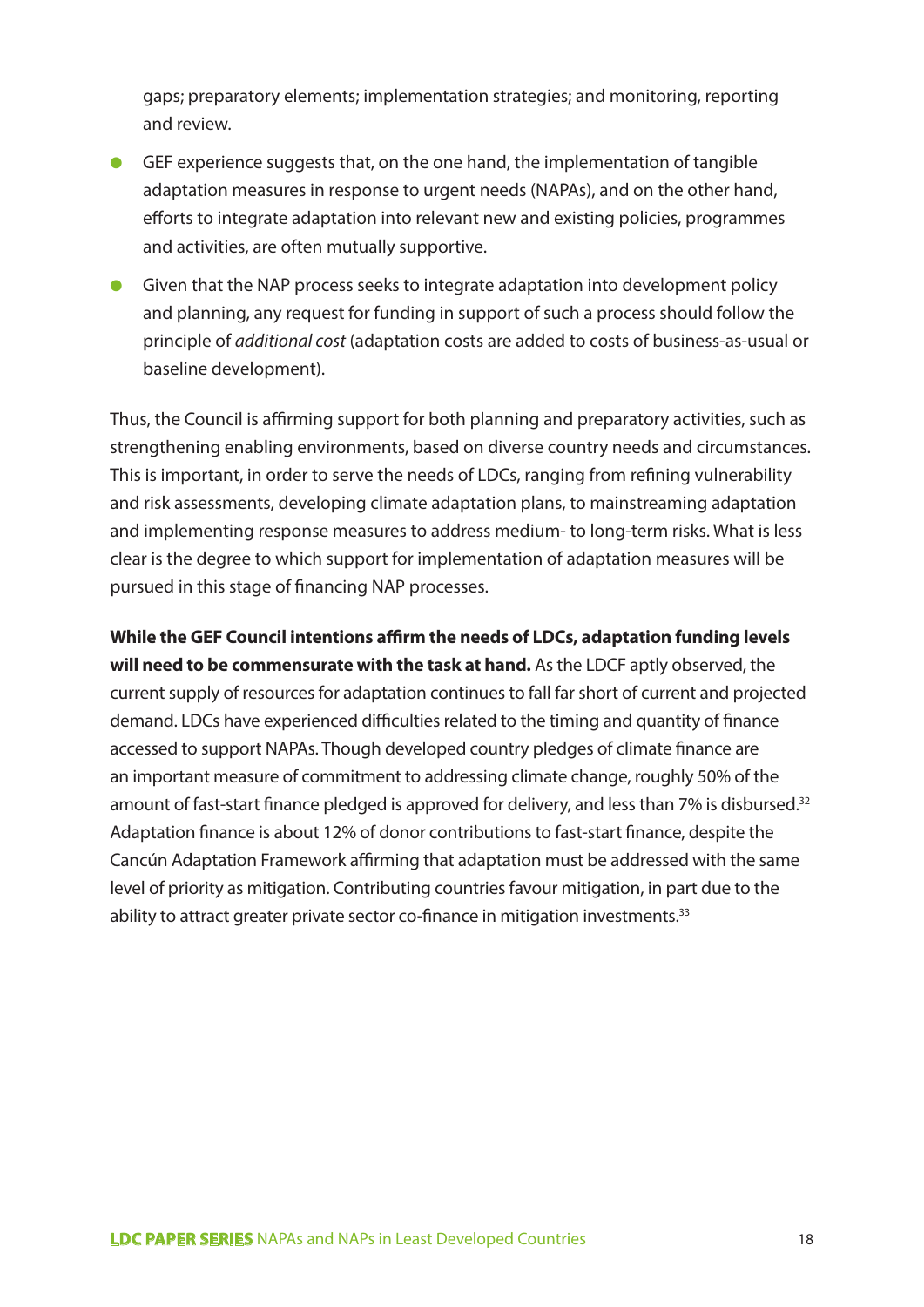## **Table 2: Current and future sources of funding for LDC adaptation**

| <b>The Green Climate</b><br><b>Fund</b>                    | Though modalities are still to be determined, the UNFCCC agreed, in the Cancún decision (FCCC/CP/2010/7/<br>Add.1) that "a significant share of new multilateral funding for adaptation should flow through the Green<br>Climate Fund" and "[t]he Green Climate Fund will support developing countries in pursuing project-based<br>and programmatic approaches in accordance with climate change strategies and plans, such as national<br>adaptation programmes of action, national adaptation plans and other related activities" (Decision 3/CP.17,<br>annex, paragraph 36).                                                                                              |
|------------------------------------------------------------|-------------------------------------------------------------------------------------------------------------------------------------------------------------------------------------------------------------------------------------------------------------------------------------------------------------------------------------------------------------------------------------------------------------------------------------------------------------------------------------------------------------------------------------------------------------------------------------------------------------------------------------------------------------------------------|
| <b>Least Developed</b><br><b>Countries Fund</b>            | The LDCF, with the GEF as its secretariat, was established to address the special needs of LDCs, with<br>adaptation as the top priority, and a mandate to fund NAPAs. Seeks to reduce vulnerability in sectors that<br>are central to development and livelihoods, such as water, agriculture and food security, health, disaster<br>risk management and prevention, infrastructure and fragile ecosystems. In response to the request from<br>COP 18, the LDCF will also support the activities to enable the preparation of the national adaptation<br>plan process in LDCs.                                                                                                |
| <b>Special Climate</b><br><b>Change Fund</b>               | Also housed within the GEF, the SCCF was established in 2001 to support adaptation and technology<br>transfer in all developing country Parties to the UNFCCC. The COP has urged developed countries to<br>mobilise financial support for the NAP process for non-LDC developing country Parties through bilateral<br>and multilateral channels, including through the SCCF (FCCC/CP/2012/L.2). The SCCF supports both<br>long-term and short-term adaptation activities in water resources management, land management,<br>agriculture, health, infrastructure development, fragile ecosystems, including mountainous ecosystems,<br>and integrated coastal zone management. |
| <b>Adaptation Fund</b>                                     | Financed through a 2% share of the proceeds from Certified Emission Reductions issued for projects under<br>the Kyoto Protocol's Clean Development Mechanism; its mandate is to fund concrete adaptation projects and<br>programmes in developing countries.                                                                                                                                                                                                                                                                                                                                                                                                                  |
| <b>Pilot Programme</b><br>for Climate<br><b>Resilience</b> | A targeted programme of the Strategic Climate Fund under the Climate Investment Funds framework, a trust<br>fund at the World Bank. It aims to pilot and demonstrate ways in which climate risk and resilience may be<br>integrated into core development planning and implementation.                                                                                                                                                                                                                                                                                                                                                                                        |
| <b>Bilateral funds</b>                                     | Bilateral agreements can provide a direct link between donor and recipient country to finance adaptation<br>though this has proven controversial as such climate finance does not flow under the UNFCCC.                                                                                                                                                                                                                                                                                                                                                                                                                                                                      |
| National-level<br>funds                                    | Countries seeking less vulnerability to foreign aid shocks, and/or more directly linking sectoral revenues to<br>adaptation activities are bringing adaptation into budgetary decision-making. National-level funds can also<br>leverage bilateral and multilateral funds, such as Rwanda's Fonds National de l'Environnement (FONERWA).                                                                                                                                                                                                                                                                                                                                      |

**While LDCs should follow the principle of additional cost when seeking NAP process support, donor countries should also strive to differentiate their adaptation funding support from official development assistance (ODA).** LDCs are concerned that adaptation and fast-start funds are partially reallocated from previous donor ODA commitments such as health, education, or infrastructure. Mainstreaming or integrating adaptation plans and measures into development strategies and various levels of government is critical to ensure policy coherence and country ownership. The challenge, however, is that mainstreaming can blur the distinction between adaptation finance and ODA. Accounting for this distinction at both contributor and recipient ends can address this.34 Efforts to define measurement, reporting and verification (MRV) systems to achieve this are improving under the purview of the UNFCCC Standing Committee on Finance.<sup>35</sup>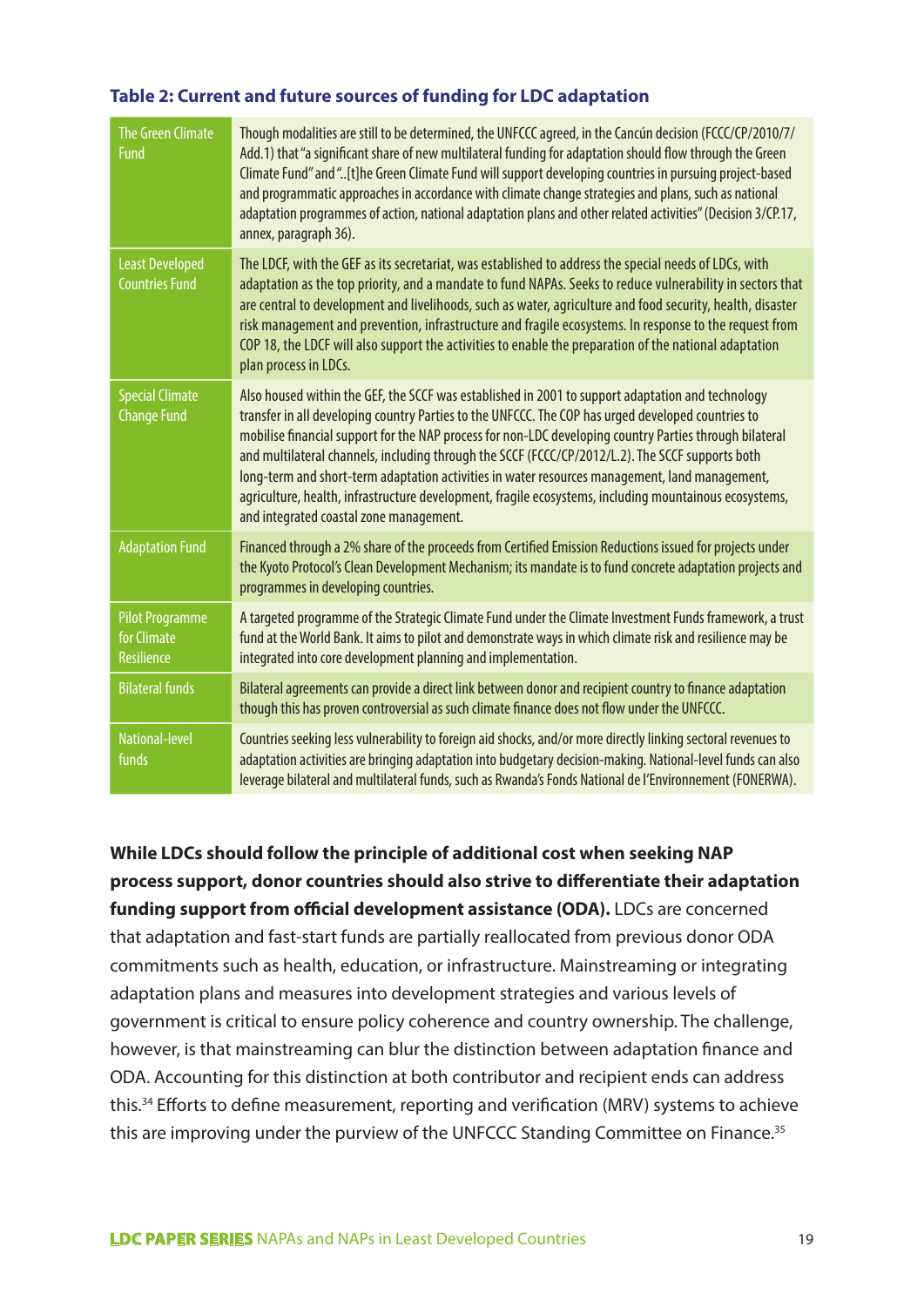**Promoting 'enhanced direct access'**36 **and defining modalities within the GCF can offer needed clarity to LDCs beginning to define NAP processes and outcomes.** While there have been challenges experienced by developing country institutions that have sought accreditation under the two climate funds that allow limited direct access – the Adaptation Fund and the GEF – it is clear there are benefits to enhanced direct access. Enhanced direct access can increase country ownership of adaptation outcomes and increase the amount of finance that reaches intended purposes (via lower transaction costs). Enhanced direct access can also provide a means to help build fiduciary standards within LDC institutions, particularly with National Funding Entities, operating under international guidance and rules, by emphasising credibility, good governance, transparency, and accountability. Reducing transaction costs, time delays, and increasing the quantum of climate finance that reaches national, sub-regional and local needs is of utmost concern to LDCs. For consideration:

- The Governing Instrument of the GCF has provided quidance on access modalities for enhanced access, stating, "[t]he Board will consider additional modalities that further enhance direct access, including through funding entities with a view to enhancing country ownership of projects and programmes".37
- Though access modalities to the GCF are still being defined, the GCF Board Decision of March 2013 identified an area of convergence, such that, "[t]he Fund will have a country-driven and owned approach, employ direct access, and other access modalities, and leverage additional public and private resources," and, further, noted "[the Fund should] commence as a fund that operates through accredited national, regional and international intermediaries and implementing agencies".38
- Hence, access modalities for the GCF should be defined early on, in order for countries to prepare their NAP process financing plans and arrangements, and also prepare in-country financial institutions for these new responsibilities, should they choose to pursue enhanced direct (and direct) access. LDCs will need to continue to see progress on the GCF and financing for the long run, and adequate levels of finance to meet adaptation needs.

**Possibilities also exist for countries to establish their own domestic sources of funding, which may benefit from bilateral funding arrangements.** A recent example is the agreement between the UK and Rwanda committing £22.5 million in non-budget support aid over two years to Rwanda's FONERWA, the new basket fund created to address climate change and environmental degradation. While the UK's support is critical to kick-start FONERWA, domestic resources of £1.7 million have been earmarked for the fund, which come from environmental fines and fees, environmental impact assessment fees and other environmental fees. It is the only fund in Rwanda mobilising resources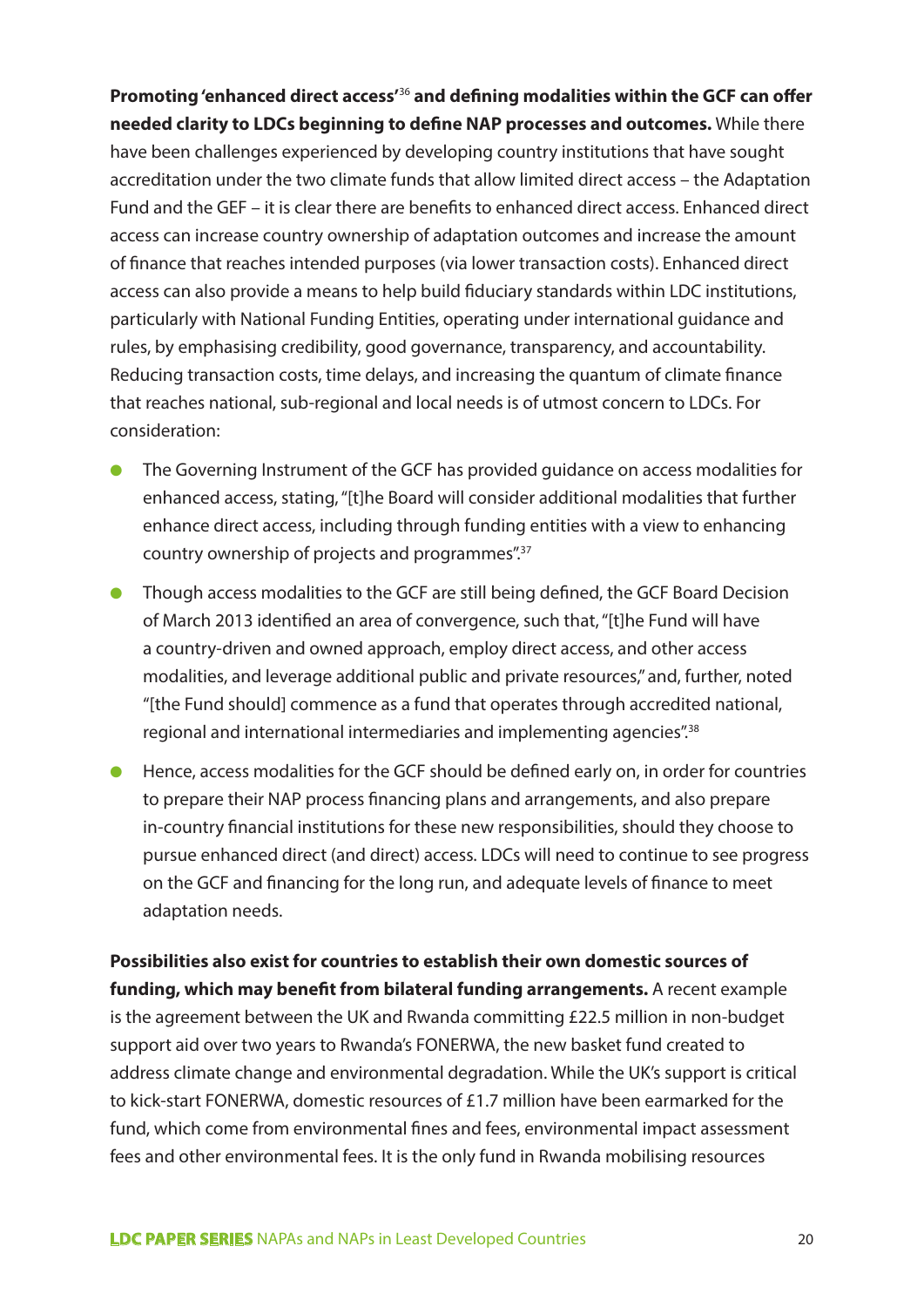from the government's own revenue sources, making it less vulnerable to external aid shocks.39 The Bangladesh Climate Change Resilience Fund (BCCRF) is a multi-donor trust fund, managed and implemented by the Government of Bangladesh, with some fiduciary management, transparency and accountability functions performed by the World Bank for a limited duration. As a National Funding Entity, the BCCRF provides a model for how enhanced direct access can work under the GCF. The Bhutan Trust Fund for Environmental Conservation, which had a biodiversity conservation focus, has also widened its scope and opened a window for climate change action, but is currently very limited in scope due to current levels of finance available. Countries are encouraged to identify how to finance climate adaptation as part of the NAP planning process, in order to ensure smooth implementation.

# **Monitoring**

## **Monitoring and evaluating progress in national adaptation planning and implementation will be very important, though clear guidance from the UNFCCC**

**does not yet exist.** The COP has indicated countries should *monitor and review the efforts undertaken, and provide information in their national communications on the progress made*  and the effectiveness of the national adaptation plan process and other channels.<sup>40</sup> The LEG technical guidelines go much further, offering considerable advise on how countries can include monitoring and evaluation (M&E) in NAP processes at the national level.<sup>41</sup> The NAP guidelines encourage countries to define a framework and strategy for M&E, as well as a road map, which details sequencing of NAP components, and an M&E plan for the NAP process. The LEG is also developing a Progress, Effectiveness and Gaps (PEG) Monitoring and Evaluation tool to provide an approach for country NAP teams to monitor progress and effectiveness towards the goals and objectives of their NAP process. An Adaptation Committee workshop in September 2013 identified initial framing around a common understanding of success in achieving climate resilience, across scales and actors.<sup>42</sup> However, further refinement including monitoring progress within the UNFCCC process will be necessary.

## **The UNFCCC can consider how to support "country-driven" approaches for M&E, while also offering guidance to allow for comparability among different countries.**

Due to the intention of mainstreaming NAP processes within development approaches, countries may be challenged to identify exactly how adaptation measures have differed from business as usual. Drawing from lessons in climate mitigation, the nuances of how a 'baseline' is determined, against which interventions are measured, is not a simple process. Many countries are creating elements of baselines in their vulnerability and risk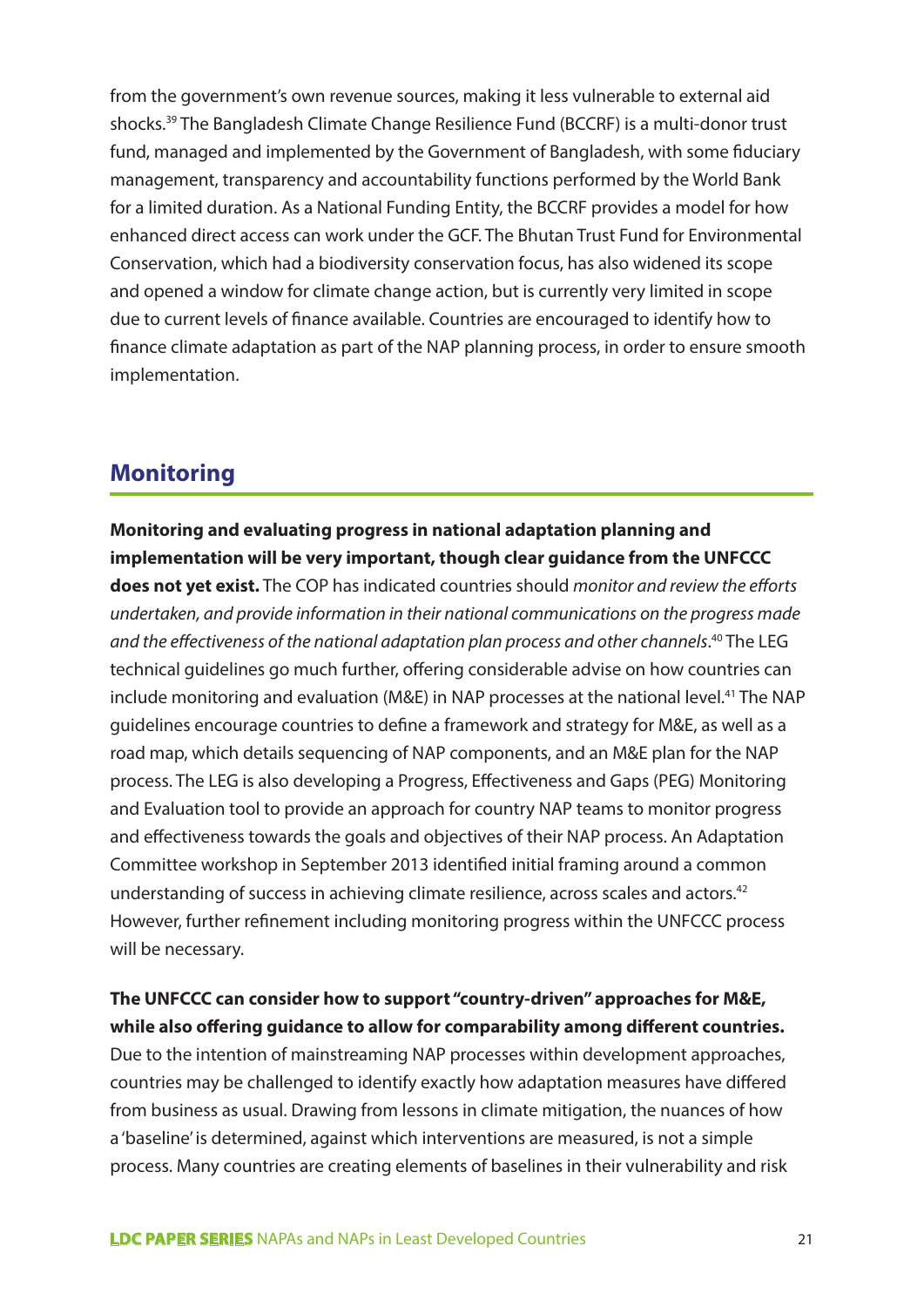assessments, in order to project future trajectories and gauge the difference. However, these baselines may shift as more refined assessments occur, and indicators of progress may similarly shift. Assessments of the effect of adaptation response measures require adequate attribution of what caused a change from the baseline, which takes time to determine, but are critical for assessing effectiveness and identifying when and how course-corrections are needed in order to achieve adaptation goals. Countries should also consider how M&E can be monitored at various scales, including community levels, and thus M&E systems should strive for 'downward accountability.'

**LDCs will benefit from developing M&E frameworks as part of the NAP process, or which the NAP can fit into, that benefit broader economic development, social and policy-making needs.** For instance, Cambodia's Strategic Plan of Rural Development for Climate Change Adaptation seeks to design an M&E system for its 10-year strategy (2013-2022) that will be used in management and decision-making and not only as a reporting mechanism. It will be supported with the Ministry of Rural Development's existing resources committed for its operation.<sup>43</sup> Though not an LDC, Kenya provides a useful example that is highly relevant to LDCs. Kenya's National Climate Change Action Plan includes a proposed National Benefits and Performance Measurement System that includes indicators to measure and report benefits from adaptation actions, and synergies between adaptation and mitigation.

As mentioned in the section on finance above, efforts to MRV systems to track and account for climate finance are being addressed, under the purview of the UNFCCC Standing Committee on Finance.44 Technical issues and political shortcomings will need to be addressed to improve upon current climate finance MRV practice and reporting.<sup>45</sup>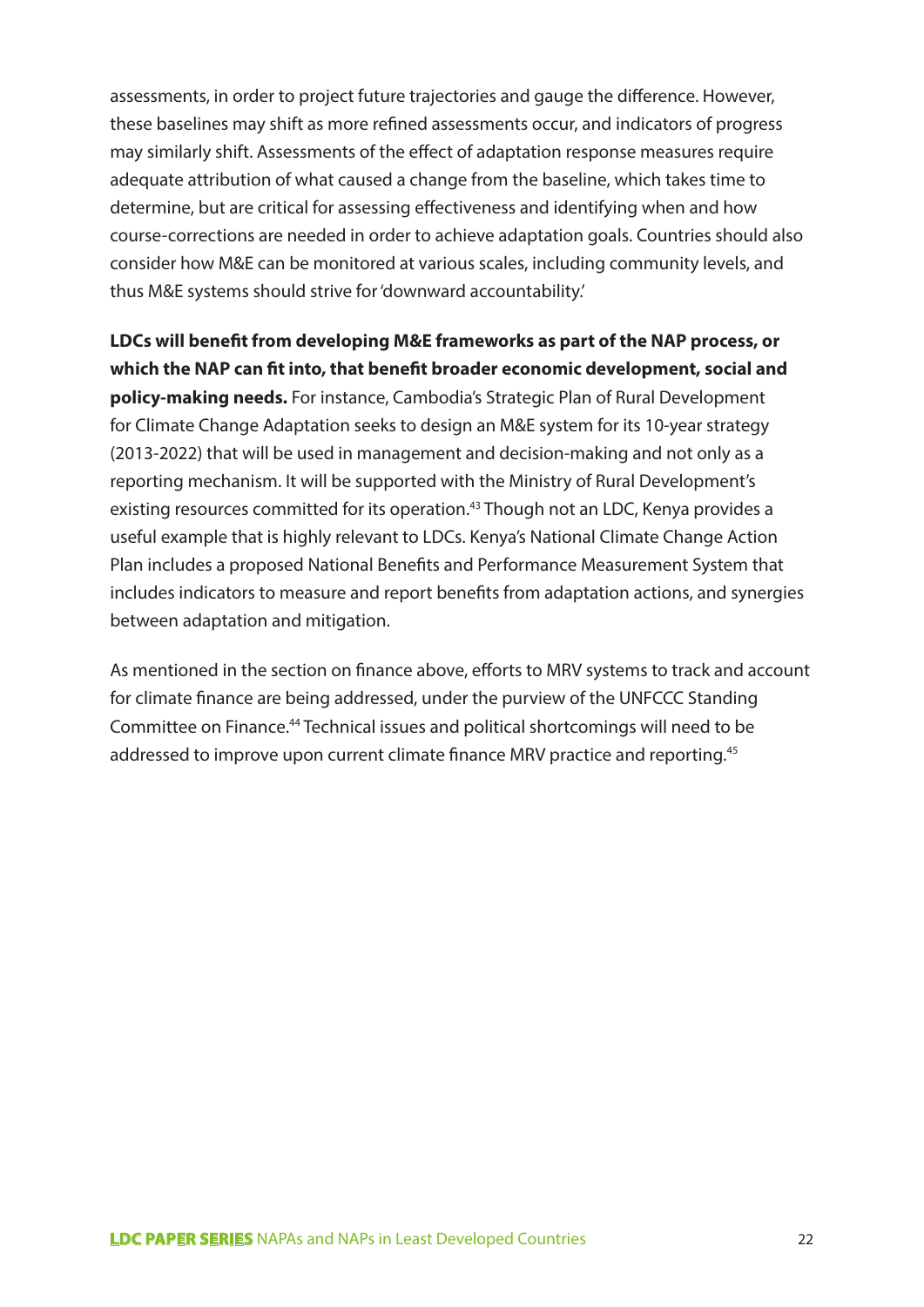# **Conclusions**

NAPAs provide a means of communicating information relating to the urgent and immediate adaptation needs of the LDCs, whereas NAPs are meant to build upon NAPAs, as a means of identifying medium- and long-term adaptation needs and developing and implementing strategies and programmes to address those needs. While this distinction is becoming clearer to Parties, what is not yet clear is how current and future climate finance will distinguish between these two. Further refinement is also needed to define the difference between "formulation" and "implementation" of NAPs when reviewing progress in NAPs at COP 20.

The COP's initial NAP guidelines and the LEG NAP Technical Guidelines place emphasis on building on work already undertaken and in strengthening the enabling environment for a sustainable process for adaptation planning and mainstreaming at the country level. Based on current LDC practice, we find that NAP processes can encourage countries to prioritise and pursue 'no-regrets' adaptation response options; that refining assessments of the economic impacts of climate risks will be of relevance for all LDCs; and as part of NAP processes, LDCs can review critical current and future climate risks, and seek to ensure proposed measures and interventions are designed and prioritised to address these.

A critical objective of NAPs is to facilitate the integration of climate change adaptation into relevant new and existing policies, programmes and activities, in particular development planning processes and strategies, within all relevant sectors and at different levels. Based on our review of LDCs, solid examples exist of LDCs mainstreaming climate plans into national development and sector plans, which can be models for intervention in NAP processes. Some LDCs have stepped beyond seeking integration, with development plans driving the need at the outset for adaptation planning and responses. NAP processes can provide an important platform to create necessary linkages between existing policies, or to support new ones.

Of great concern to LDCs, based on the NAPA experiences, is whether adequate levels of climate finance will be available to support NAPs (and pre-existing NAPAs), the timing of finance delivery, and the modalities for access. The GEF Council has affirmed support via the LDCF and the SCCF for both planning and preparatory activities, such as strengthening enabling environments, based on diverse country needs and circumstances. However, it is unclear whether funding levels will be sufficient, and how these sources will relate to the GCF. Further refining access modalities within the GCF, particularly 'enhanced direct access' is critical for LDCs seeking reduced transaction costs, overcoming time delays, and deploying funding to sub-regional and local levels where most adaptation response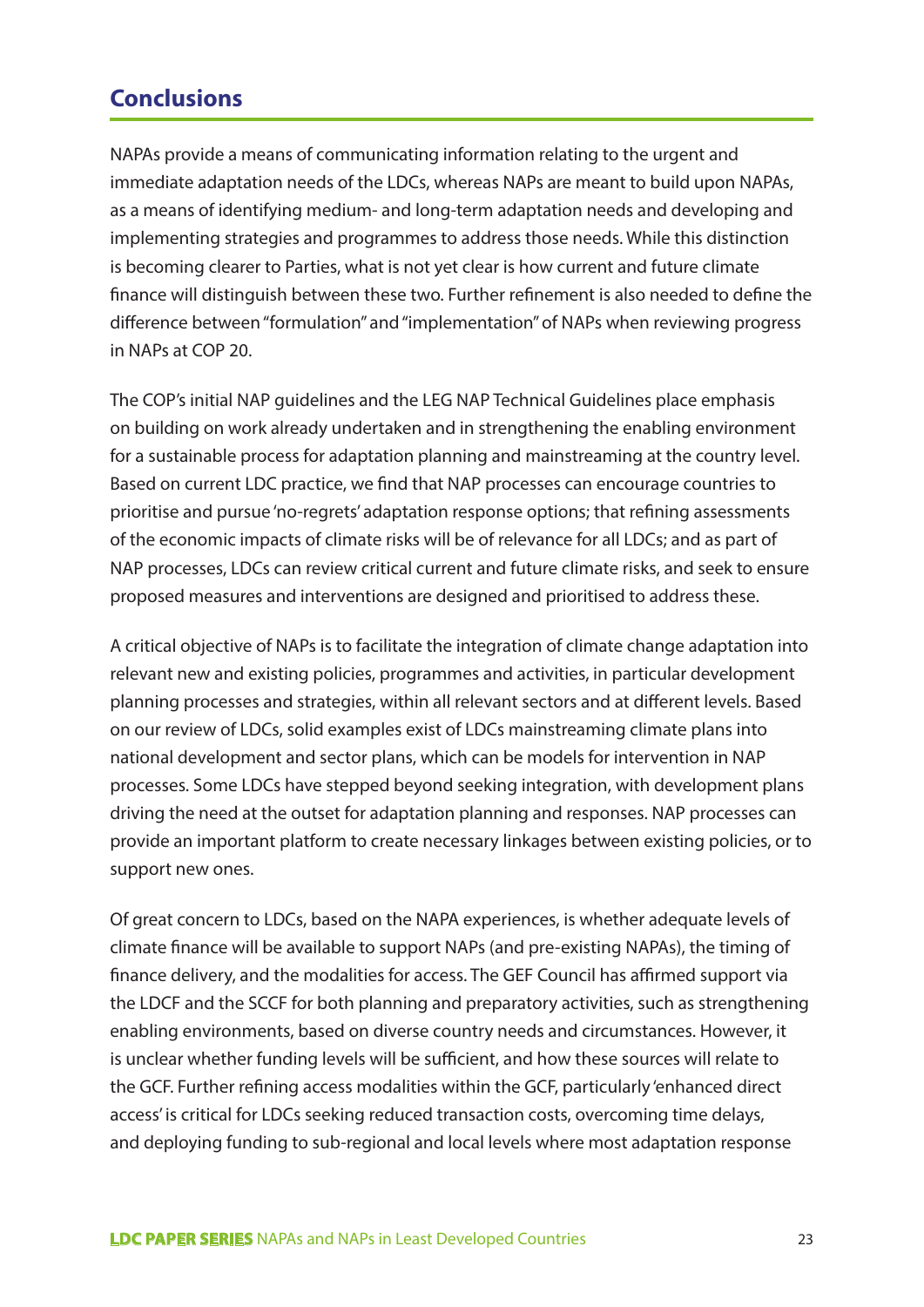measures occur. Thus, enhanced direct access can greatly increase country ownership of adaptation interventions. Methods for differentiating adaptation support from development aid will be important. One way to achieve this is by refining measurement, reporting and verification systems for adaptation finance.

The monitoring and evaluation of progress in adaptation planning and implementation at both national and international levels will be very important, though clear guidance from the UNFCCC does not yet exist. LDCs will benefit from developing M&E frameworks as part of the NAP process, or which the NAP can fit into, that benefit broader economic development, social and policy-making needs.

- **3** UNFCCC (2011). *Report of the Conference of the Parties on its seventeenth session, held in Durban from 28 November to 11 December 2011*. United Nations Framework Convention on Climate Change. FCCC/CP/2011/9/Add.1
- **4** UNFCCC (2011). *Report of the Conference of the Parties on its seventeenth session, held in Durban from 28 November to 11 December 2011*. United Nations Framework Convention on Climate Change. FCCC/CP/2011/9/Add.1
- **5** UNFCCC (2011). *Report of the Conference of the Parties on its seventeenth session, held in Durban from 28 November to 11 December 2011*. United Nations Framework Convention on Climate Change. FCCC/CP/2011/9/Add.1, Decision 5/CP.17, para 9
- **6** LEG (2012). *National Adaptation Plans. Technical guidelines for the national adaptation plan process*. Annex II. Least Developed Countries Expert Group. UNFCCC Secretariat, Bonn, Germany. December 2012. Also UNFCCC (2013). *On the 23rd meeting of the Least Developed Countries Expert Group, Lomé, Togo, 13-16 March 2013*. FCCC/SBI/2013/8
- **7** Relative to LDCs. Aspects related to developing countries (not defined as LDCs) are not included in this table.
- **8** UNFCCC (2001). *Report of the Conference of the Parties on its thirteenth session, held in Marrakech from 29 October to 10 2001*. United Nations Framework Convention on Climate Change. FCCC/CP/2001/13/Add.4
- **9** UNFCCC (2010). *Report of the Conference of the Parties on its sixteenth session, held in Cancun from 29 November to 10 December 2010* . United Nations Framework Convention on Climate Change. FCCC/CP/2010/7/Add.1, para 15
- **10** UNFCCC (2011). *Report of the Conference of the Parties on its seventeenth session, held in Durban from 28 November to 11 December 2011*. United Nations Framework Convention on Climate Change. FCCC/CP/2011/9/Add.1
- **11** UNFCCC (2011). *Report of the Conference of the Parties on its seventeenth session, held in Durban from 28 November to 11 December 2011*. United Nations Framework Convention on Climate Change. FCCC/CP/2011/9/Add.1
- **12** UNFCCC (2001). *Report of the Conference of the Parties on its thirteenth session, held in Marrakech from 29 October to 10 2001*. United Nations Framework Convention on Climate Change. FCCC/CP/2001/13/Add.4
- **13** UNFCCC (2011). *Report of the Conference of the Parties on its seventeenth session, held in Durban from 28 November to 11 December 2011*. United Nations Framework Convention on Climate Change. FCCC/CP/2011/9/Add.1
- **14** Vermeulen, S.J. *et al* (2013). Addressing uncertainty in adaptation planning for agriculture. *Proceedings of the National Academy of Sciences*. Vol. 110, No. 21

<sup>1</sup> UNFCCC (2011). *Report of the Conference of the Parties on its seventeenth session, held in Durban from 28 November to 11 December 2011*. United Nations Framework Convention on Climate Change. FCCC/CP/2011/9/Add.1

**<sup>2</sup>** UNFCCC (2010). *Report of the Conference of the Parties on its sixteenth session, held in Cancun from 29 November to 10 December 2010* . United Nations Framework Convention on Climate Change. Decision 1/CP.16, para 16. Also UNFCCC (2011). *Report of the Conference of the Parties on its seventeenth session, held in Durban from 28 November to 11 December 2011*. United Nations Framework Convention on Climate Change. FCCC/CP/2011/9/Add.1, Decision 5/CP.17, paras 28 & 29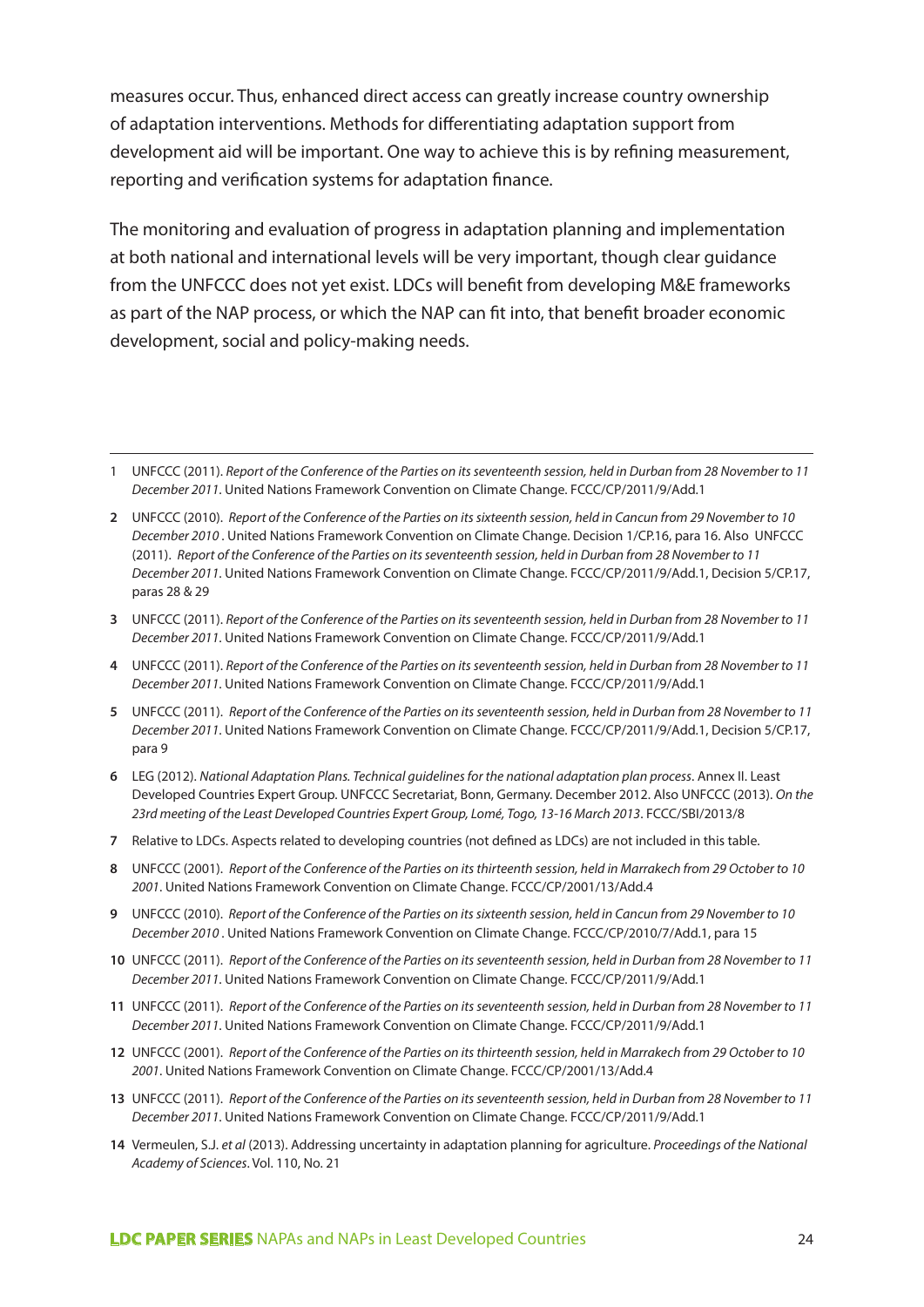- **15** Government of Bangladesh (2011). *Sixth Five-Year Plan (FY 2011-2015). Part 2: Sectoral strategies, programmes and policies*. Planning Commission, Ministry of Planning, Government of Bangladesh. Dhaka, Bangladesh
- **16** Government of Haiti (2012). Strategic Program for Climate Resilience
- **17** UNFCCC (2011). *Report of the Conference of the Parties on its seventeenth session, held in Durban from 28 November to 11 December 2011*. United Nations Framework Convention on Climate Change. FCCC/CP/2011/9/Add.1
- **18** Government of Bangladesh (2009). *Bangladesh Climate Change Strategy and Action Plan, 2009*. Ministry of Environment and Forests, Government of Bangladesh. Dhaka, Bangladesh
- **19** Government of Bangladesh (2011). *Sixth Five-Year Plan (FY 2011-2015). Part 2: Sectoral strategies, programmes and policies*. Planning Commission, Ministry of Planning, Government of Bangladesh. Dhaka, Bangladesh
- **20** Royal Government of Bhutan (2012). *Guidelines for Preparation of 11th Five-Year Plan (2013-2018)*. Gross National Happiness Commission.
- **21** Thy, S. (2013). *National Preparedness for NAP*. Presentation at NAP Expo: Launching of the NAP process in LDCs. 9 June. Bonn, Germany
- **22** Based on author review of CCCSP, sectoral and development plan documents.
- **23** World Bank, GFDRR and Climate Investment Funds (2011). *Vulnerability, Risk Reduction, and Adaptation to Climate Change: Nepal*. Available at: http://sdwebx.worldbank.org/climateportalb/doc/GFDRRCountryProfiles/wb\_gfdrr\_ climate\_change\_country\_profile\_for\_NPL.pdf
- **24** The United Republic of Tanzania (2012). *Guidelines for integrating climate change adaptation into national sectoral polices, plans and programmes*. Office of the Vice President. September 2012
- **25** Anon (2013). Strategy and Roadmap for the NAP process in the United Republic of Tanzania. Presentation at NAP Expo: Launching of the NAP process in LDCs. 9 June. Bonn, Germany. http://unfccc.int/files/adaptation/application/pdf/ tanzania\_nap\_expo\_presentation\_2013.pdf
- **26** UNFCCC (2013). *Decision on National Adaptation Plans by the Conference of the Parties on its nineteenth session, held in Warsaw from 11 - 22 November, 2013*. United Nations Framework Convention on Climate Change. Advanced unedited version.
- **27** Ciplet, D., Roberts, T., Khan, M., Fields, S., & Madden, K. (2013). *Least Developed, Most Vulnerable: Have Climate Finance Promises Been Fulfilled for the LDCs?* European Capacity Building Initiative. http://www.eurocapacity.org/downloads/ FSFReview.pdf
- **28** GEF (2013). *Progress Report on the Least Developed Countries Fund and the Special Climate Change Fund.* June 20, 2013. GEF/LDCF.SCCF.14/03
- **29** GEF (2013). *Progress Report on the Least Developed Countries Fund and the Special Climate Change Fund*. June 20, 2013. GEF/LDCF.SCCF.14/03
- **30** UNFCCC (2012). *Report of the Conference of the Parties on its eighteenth session, held in Doha from 26 November to 8 December 2012*. United Nations Framework Convention on Climate Change. Decision 12/CP.18
- **31** GEF (2013). *Operationalizing Support to the Preparation of the National Adaptation Plan Process in Response to Guidance from the UNFCCC COP*. 20 June 2013. GEF/LDCF.SCCF.14/06
- **32** Climate Funds Update (2013). *Overview of climate funds data*. http://www.climatefundsupdate.org/data
- **33** World Resources Institute (2013). *5 Insights from Developed Countries' Fast-Start Finance Contributions*. http://insights. wri.org/open-climate-network/2013/06/5-insights-developed-countries-fast-start-finance-contributions
- **34** Ciplet, D., Roberts, T., Khan, M., Fields, S., & Madden, K. (2013). *Least Developed, Most Vulnerable: Have Climate Finance Promises Been Fulfilled for the LDCs?* European Capacity Building Initiative. http://www.eurocapacity.org/downloads/ FSFReview.pdf
- **35** UNFCCC (2013). *Background Paper on the MRV of support and biennial assessments and overview of financial flows. Standing Committee on Finance, Fifth Meeting.* http://unfccc.int/files/cooperation\_and\_support/financial\_mechanism/ standing\_committee/application/pdf/scf\_5\_-\_background\_paper\_on\_ba\_mrv\_final.pdf
- **36** Direct Access implies access through national or regional implementing entities accredited for direct access. Enhanced Direct Access means access through national or regional funding entities accredited for direct access See Müller, B. (2013). *'Enhanced (direct) access' through '(national) funding entities' − Etymology and examples*. http://www.